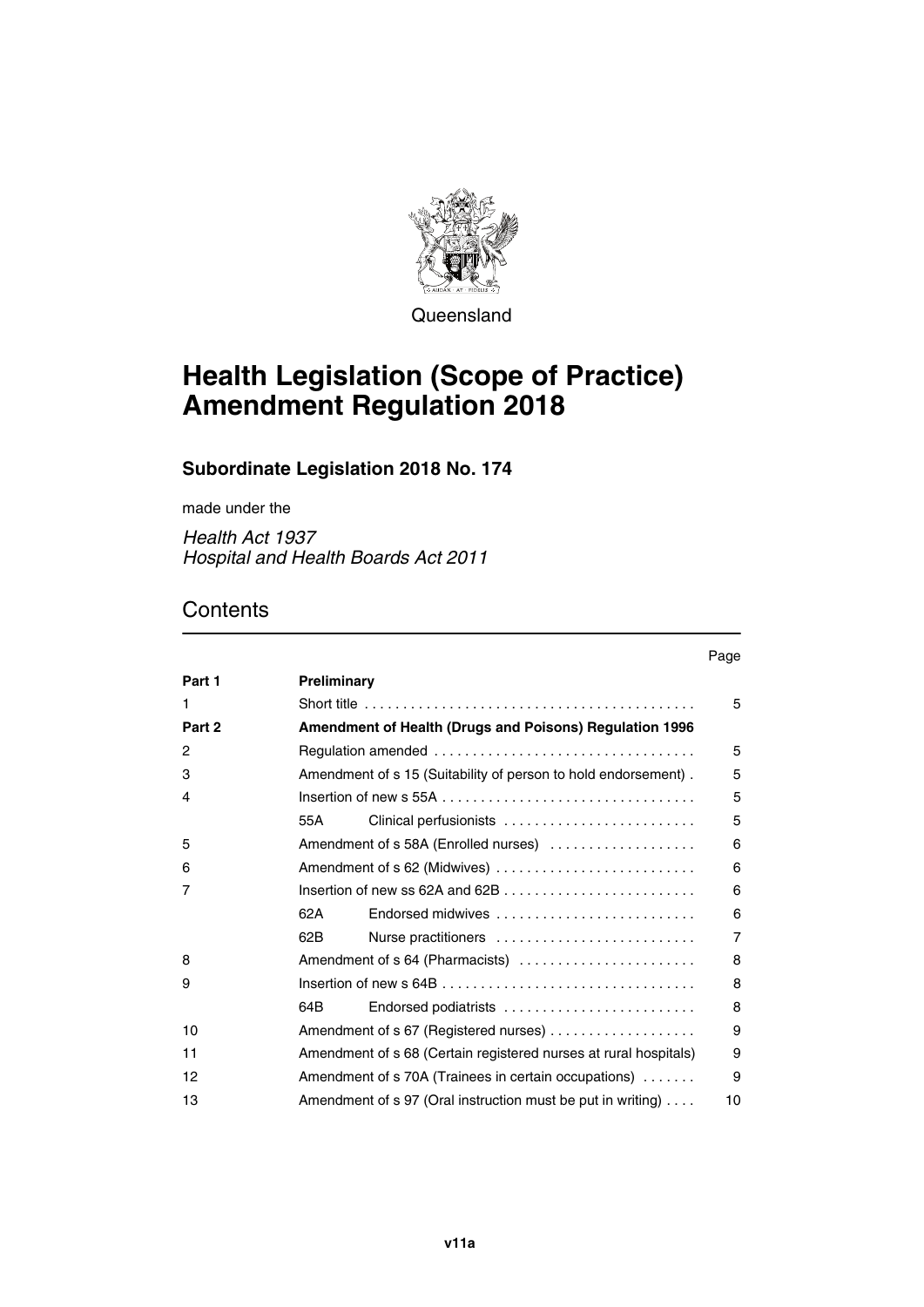| Contents |  |
|----------|--|
|----------|--|

| 14 |                                                                                                                 | Amendment of s 111 (Records-dentists, doctors, nurse practitioners,                       | 10 |  |
|----|-----------------------------------------------------------------------------------------------------------------|-------------------------------------------------------------------------------------------|----|--|
| 15 |                                                                                                                 | Amendment of s 120 (Notice required if lengthy treatment with controlled                  | 10 |  |
| 16 |                                                                                                                 | Amendment of s 121 (Controlled drugs not to be obtained unless                            | 11 |  |
| 17 | Amendment of s 122 (Approval needed for treating certain drug<br>dependent persons with controlled drugs)<br>11 |                                                                                           |    |  |
| 18 | Amendment of s 123 (Self-administration of controlled drugs by<br>authorised persons prohibited)<br>11          |                                                                                           |    |  |
| 19 |                                                                                                                 |                                                                                           | 12 |  |
|    | 158AA                                                                                                           | Clinical perfusionists                                                                    | 12 |  |
| 20 |                                                                                                                 | Amendment of s 162 (Enrolled nurses)                                                      | 12 |  |
| 21 | Amendment of s 167 (Midwives)<br>13                                                                             |                                                                                           |    |  |
| 22 |                                                                                                                 | Replacement of s 167A (Eligible midwives)                                                 | 13 |  |
|    | 167A                                                                                                            |                                                                                           | 13 |  |
| 23 |                                                                                                                 |                                                                                           | 13 |  |
|    | 168A                                                                                                            | Nuclear medicine technologists                                                            | 14 |  |
|    | 168B                                                                                                            | Nurse practitioners                                                                       | 14 |  |
| 24 |                                                                                                                 | Replacement of s 170 (Optometrists)                                                       | 15 |  |
|    | 170                                                                                                             |                                                                                           | 15 |  |
| 25 |                                                                                                                 | Insertion of new s 170AA $\ldots, \ldots, \ldots, \ldots, \ldots, \ldots, \ldots, \ldots$ | 15 |  |
|    | 170AA                                                                                                           | Endorsed optometrists                                                                     | 16 |  |
| 26 |                                                                                                                 |                                                                                           | 16 |  |
|    | 171B                                                                                                            | Physiotherapists                                                                          | 16 |  |
| 27 | Amendment of s 172A (Surgical podiatrists)<br>17                                                                |                                                                                           |    |  |
| 28 |                                                                                                                 | Replacement of s 172B (Endorsed podiatrists)                                              | 18 |  |
|    | 172B                                                                                                            |                                                                                           | 18 |  |
| 29 |                                                                                                                 | Omission of s 172C (Trainee endorsed podiatrists)                                         | 19 |  |
| 30 | Amendment of s 175 (Registered nurses)<br>19                                                                    |                                                                                           |    |  |
| 31 | Amendment of s 176 (Certain registered nurses at rural hospitals)<br>19                                         |                                                                                           |    |  |
| 32 |                                                                                                                 |                                                                                           | 19 |  |
|    | 177                                                                                                             | Respiratory scientists                                                                    | 19 |  |
| 33 |                                                                                                                 |                                                                                           | 20 |  |
|    | 178A                                                                                                            | Speech pathologists                                                                       | 20 |  |
| 34 |                                                                                                                 | Amendment of s 179AA (Trainees in certain occupations)                                    | 20 |  |
|    |                                                                                                                 |                                                                                           |    |  |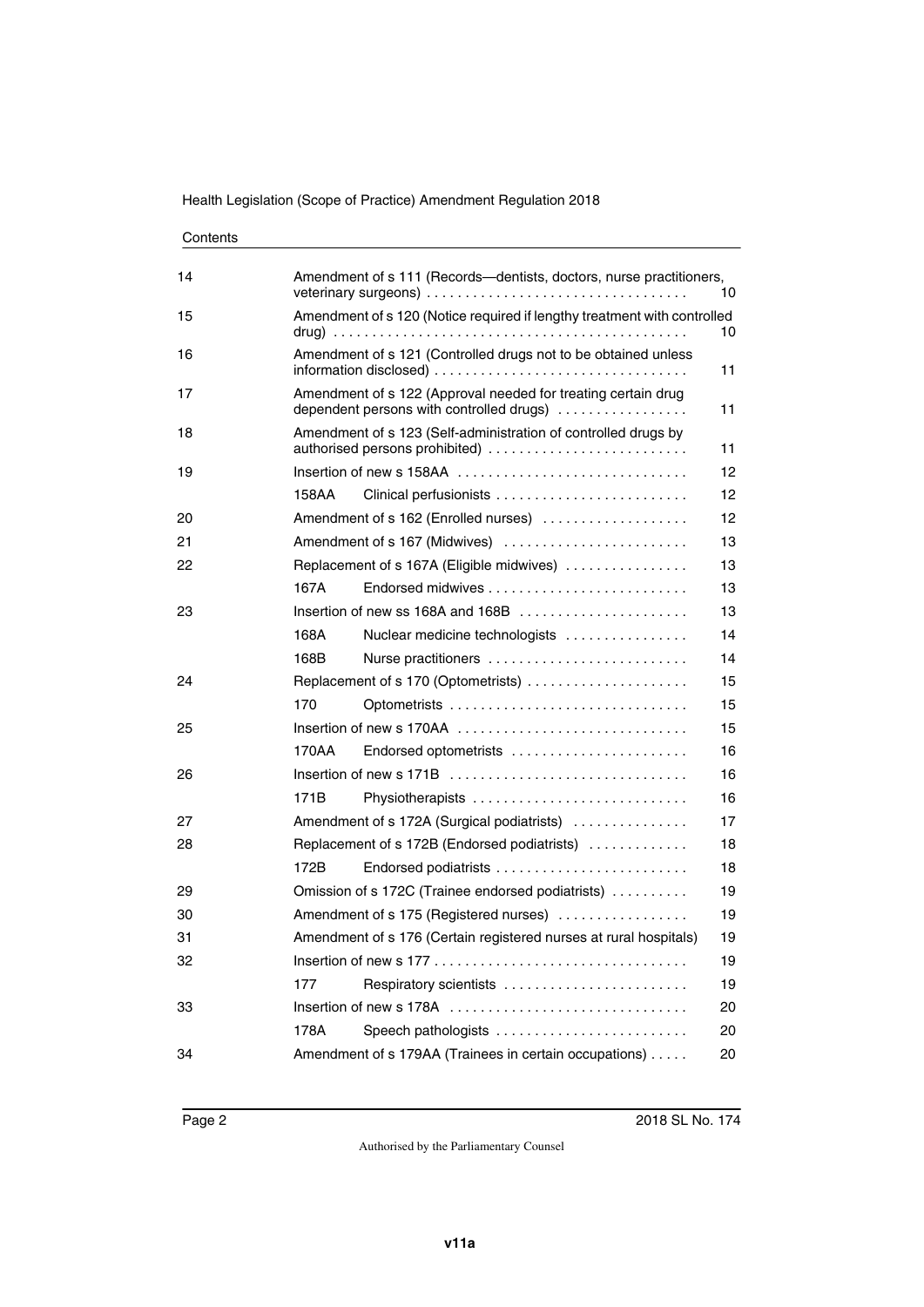#### **Contents**

| 35 | Amendment of s 190 (Prescribing restricted drugs)<br>21                                                                       |                                                                                                                                                 |    |  |
|----|-------------------------------------------------------------------------------------------------------------------------------|-------------------------------------------------------------------------------------------------------------------------------------------------|----|--|
| 36 | Amendment of s 207 (Records of restricted drugs supplied to be kept)                                                          |                                                                                                                                                 |    |  |
|    |                                                                                                                               |                                                                                                                                                 | 21 |  |
| 37 |                                                                                                                               | Amendment of s 212 (Restricted drugs of dependency not to be obtained<br>unless information disclosed to dentist, doctor, nurse practitioner or | 21 |  |
| 38 | Amendment of s 213 (Approval needed for treating certain drug<br>dependent persons with restricted drugs of dependency)<br>22 |                                                                                                                                                 |    |  |
| 39 |                                                                                                                               |                                                                                                                                                 | 22 |  |
|    | 247                                                                                                                           | Clinical perfusionists                                                                                                                          | 22 |  |
| 40 |                                                                                                                               | Insertion of new ss 255A-255C                                                                                                                   | 23 |  |
|    | 255A                                                                                                                          | Endorsed midwives                                                                                                                               | 23 |  |
|    | 255B                                                                                                                          | Nuclear medicine technologists                                                                                                                  | 23 |  |
|    | 255C                                                                                                                          | Nurse practitioners                                                                                                                             | 24 |  |
| 41 |                                                                                                                               | Amendment of s 256 (Optometrists)                                                                                                               | 24 |  |
| 42 |                                                                                                                               | Insertion of new s 256AAA                                                                                                                       | 25 |  |
|    | 256AAA                                                                                                                        | Endorsed optometrists                                                                                                                           | 25 |  |
| 43 |                                                                                                                               | Replacement of s 259 (Physiotherapists)                                                                                                         | 25 |  |
|    | 259                                                                                                                           | Physiotherapists                                                                                                                                | 25 |  |
| 44 |                                                                                                                               | Amendment of s 260 (Podiatrists)                                                                                                                | 26 |  |
| 45 | Amendment of s 260A (Surgical podiatrists)<br>26                                                                              |                                                                                                                                                 |    |  |
| 46 |                                                                                                                               | Replacement of s 260B (Endorsed podiatrists)                                                                                                    | 26 |  |
|    | 260B                                                                                                                          | Endorsed podiatrists                                                                                                                            | 26 |  |
| 47 | 27<br>Omission of s 260C (Trainee endorsed podiatrists)                                                                       |                                                                                                                                                 |    |  |
| 48 | 27<br>Amendment of s 263 (Registered nurses)                                                                                  |                                                                                                                                                 |    |  |
| 49 | Amendment of s 263A (Certain registered nurses at rural hospitals)<br>27                                                      |                                                                                                                                                 |    |  |
| 50 |                                                                                                                               |                                                                                                                                                 | 27 |  |
|    | 263B                                                                                                                          | Respiratory scientists                                                                                                                          | 28 |  |
| 51 |                                                                                                                               |                                                                                                                                                 | 28 |  |
|    | 264B                                                                                                                          |                                                                                                                                                 | 28 |  |
| 52 |                                                                                                                               | Amendment of s 265AA (Trainees in certain occupations)                                                                                          | 29 |  |
| 53 | Amendment of appendix 2B (Restricted drugs and poisons for surgical<br>29                                                     |                                                                                                                                                 |    |  |
| 54 | Omission of appendix 2C (Restricted drugs and poisons for endorsed<br>podiatrists and trainee endorsed podiatrists)<br>29     |                                                                                                                                                 |    |  |
| 55 |                                                                                                                               |                                                                                                                                                 | 29 |  |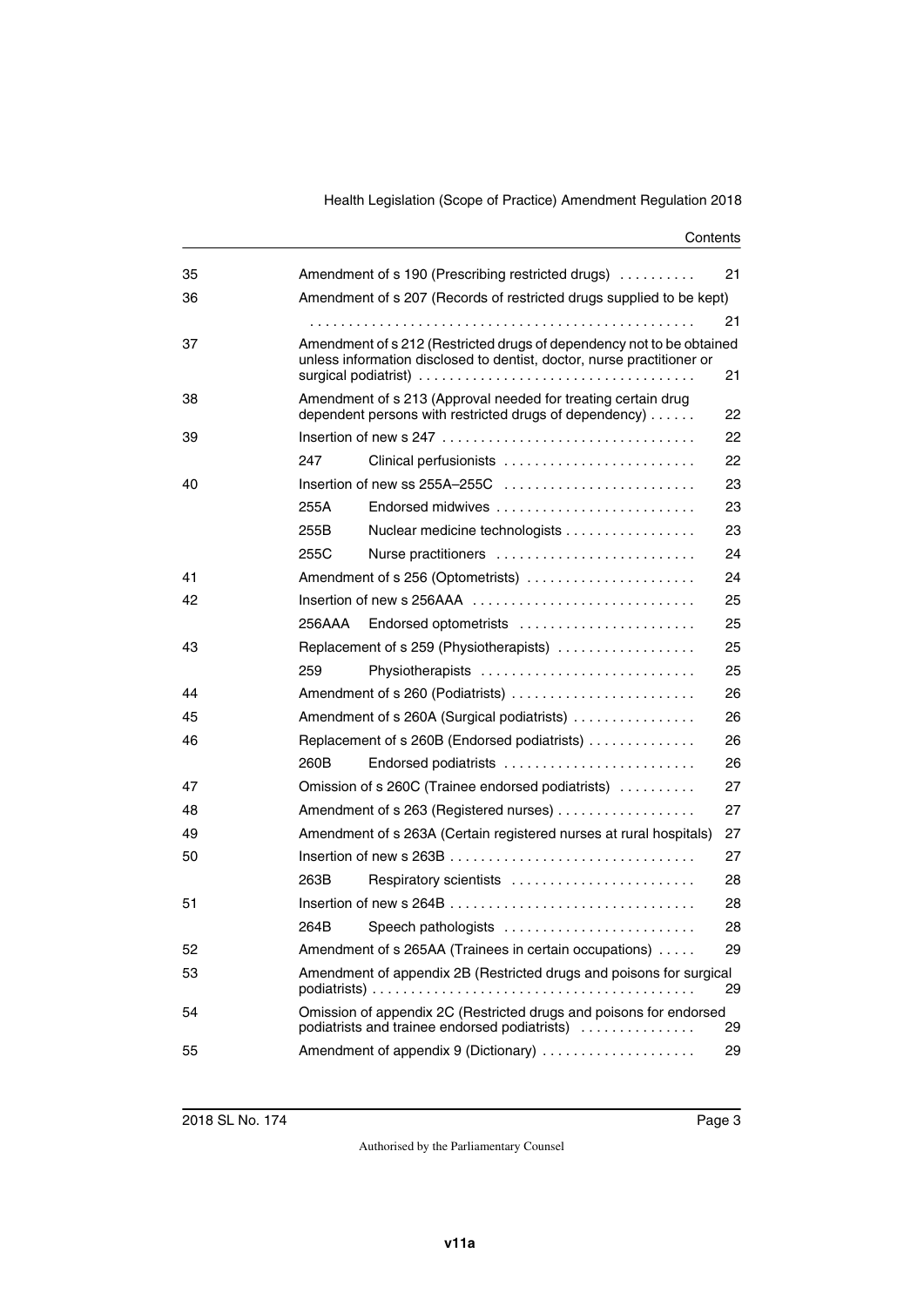Health Legislation (Scope of Practice) Amendment Regulation 2018

#### **Contents**

| Part 3 | <b>Amendment of Hospital and Health Boards Regulation 2012</b> |    |
|--------|----------------------------------------------------------------|----|
| 56     |                                                                | 34 |
| 57     | Amendment of sch 1 (Hospital and Health Services)              | 34 |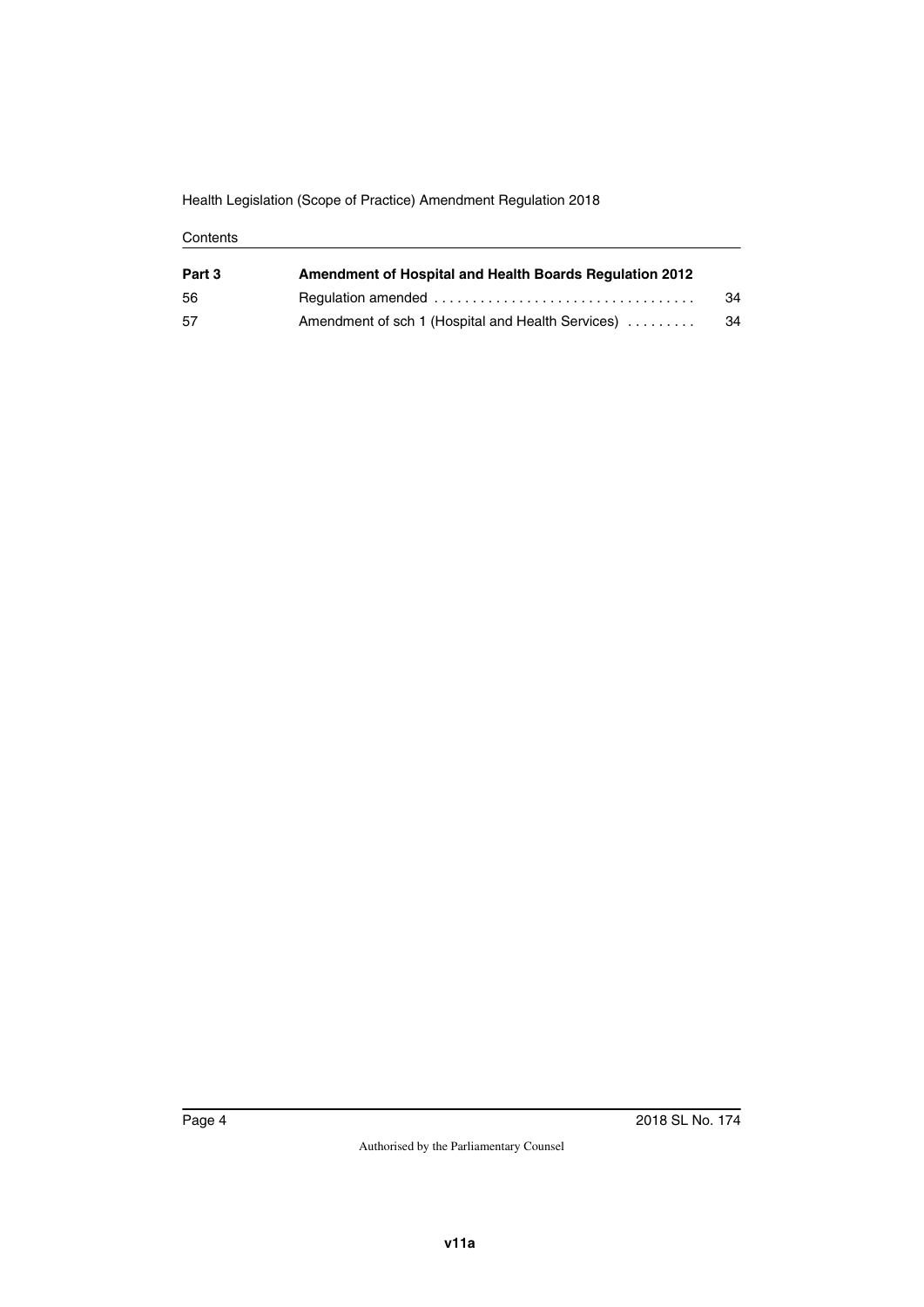[s 1]

# <span id="page-4-0"></span>**Part 1** Preliminary

## <span id="page-4-2"></span>**1 Short title**

<span id="page-4-5"></span><span id="page-4-3"></span><span id="page-4-1"></span>This regulation may be cited as the *Health Legislation (Scope of Practice) Amendment Regulation 2018*.

# <span id="page-4-4"></span>**Part 2 Amendment of Health (Drugs and Poisons) Regulation 1996**

## <span id="page-4-6"></span>**2 Regulation amended**

<span id="page-4-7"></span>This part amends the *Health (Drugs and Poisons) Regulation 1996*.

#### <span id="page-4-9"></span><span id="page-4-8"></span>**3 Amendment of s 15 (Suitability of person to hold endorsement)**

Section 15(1)(d), example, 'of paragraph  $(c)$ —'—

*omit, insert—*

for paragraph (d)—

# <span id="page-4-10"></span>**4 Insertion of new s 55A**

<span id="page-4-11"></span>After section 55—

*insert—*

## <span id="page-4-13"></span><span id="page-4-12"></span>**55A Clinical perfusionists**

To the extent necessary to practise perfusion, a clinical perfusionist is authorised to—

(a) possess a controlled drug at a place where the clinical perfusionist practises perfusion; or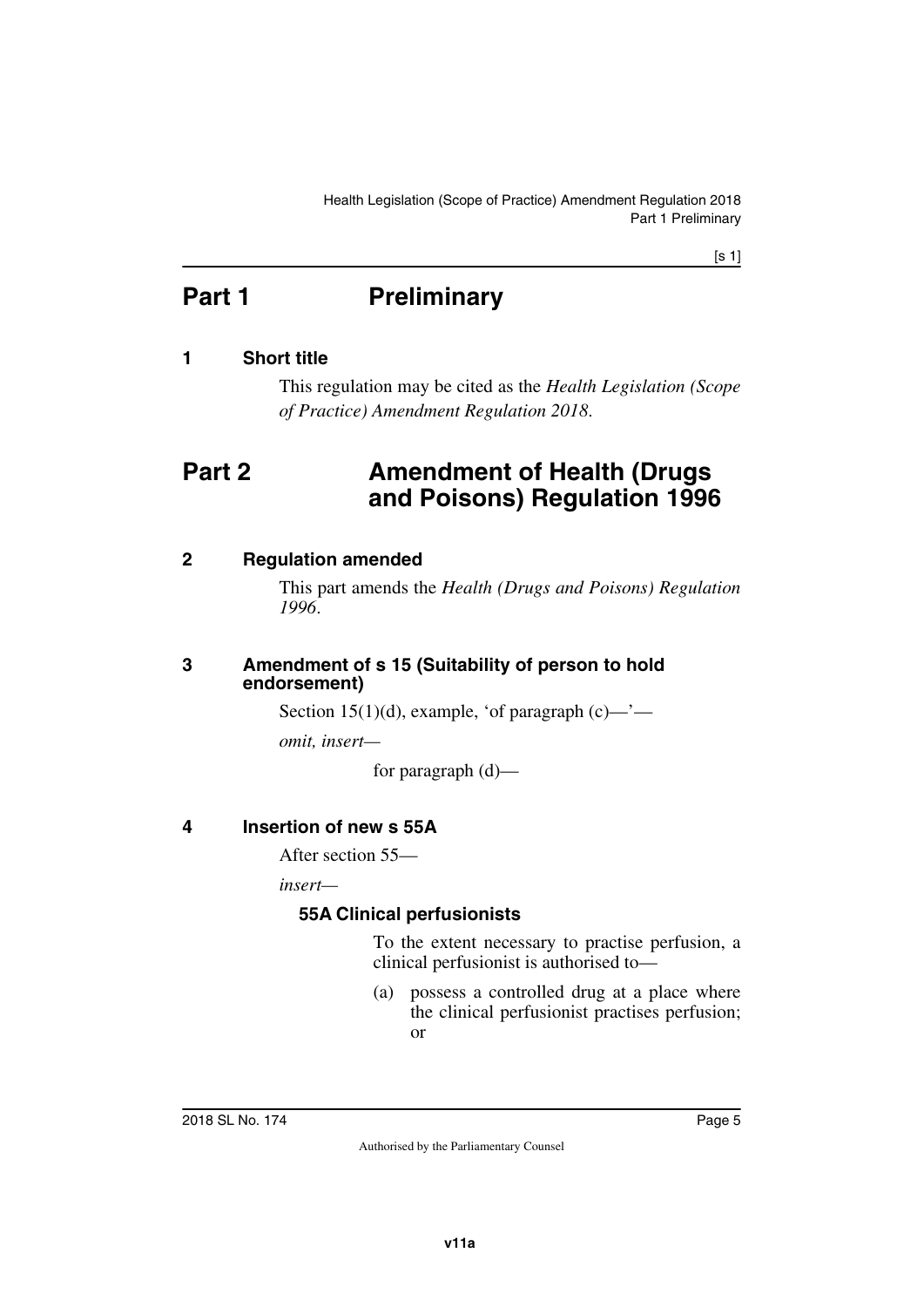$[s 5]$ 

- (b) introduce a controlled drug into extracorporeal circulation equipment if the drug is introduced under—
	- (i) a clinical protocol for the clinical perfusionist at the place; and
	- (ii) the supervision of an anaesthetist or cardiothoracic surgeon.

## <span id="page-5-0"></span>**5 Amendment of s 58A (Enrolled nurses)**

<span id="page-5-1"></span>(1) Section 58A(1)(b)(i) and (4)(b)(i), after 'doctor,' *insert*—

endorsed midwife,

(2) Section 58A(1)(b)(ii), (1)(c) and (4)(b)(ii), after 'doctor' *insert*—

, midwife

## <span id="page-5-2"></span>**6 Amendment of s 62 (Midwives)**

<span id="page-5-3"></span>Section  $62(d)(i)$ , after 'doctor,'—

*insert—*

endorsed midwife,

#### <span id="page-5-4"></span>**7 Insertion of new ss 62A and 62B**

<span id="page-5-5"></span>After section 62—

*insert—*

#### <span id="page-5-7"></span><span id="page-5-6"></span>**62A Endorsed midwives**

- (1) To the extent necessary to practise midwifery, an endorsed midwife is authorised to—
	- (a) prescribe a controlled drug for midwifery; or
	- (b) administer or supply a controlled drug; or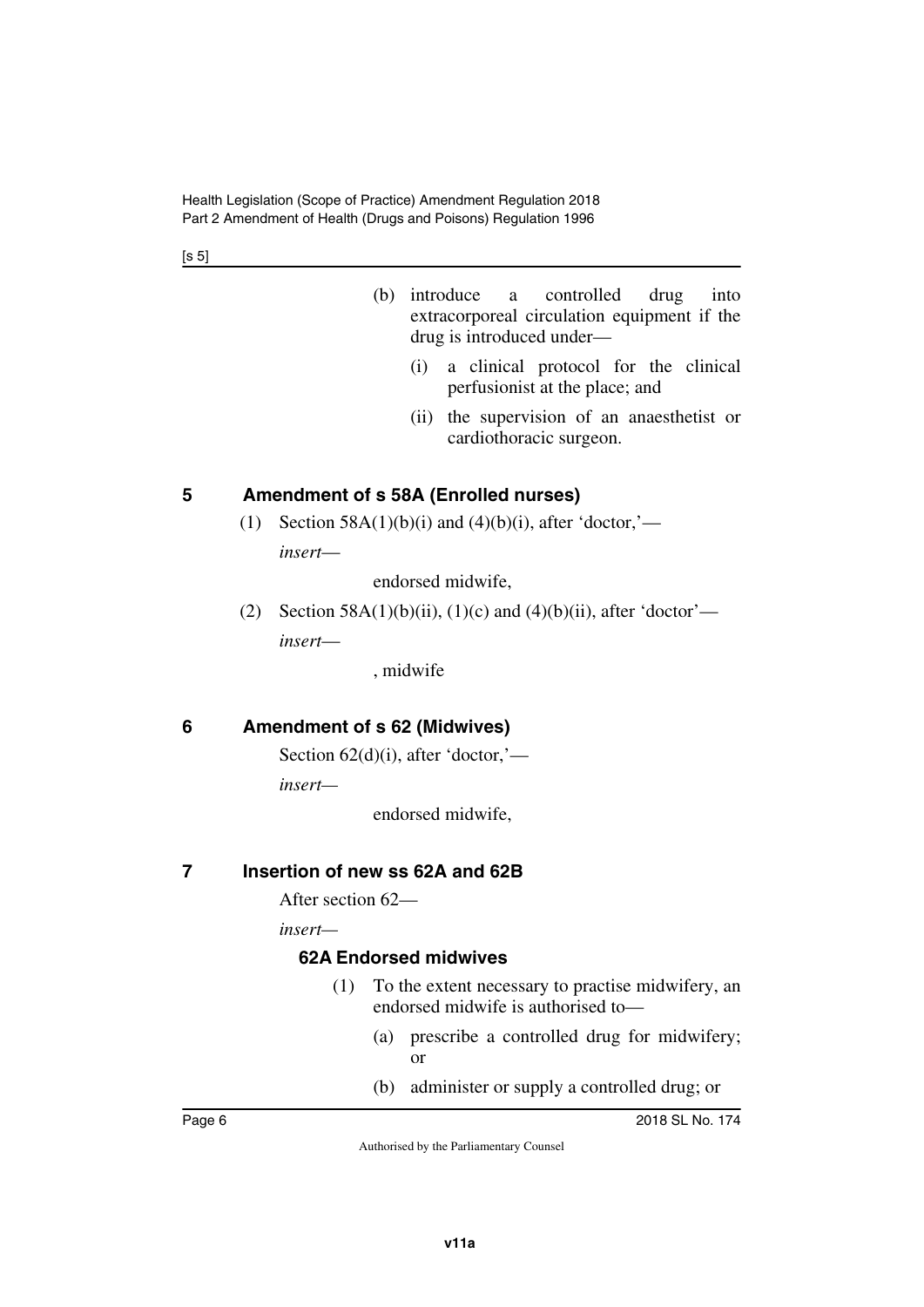[s 7]

- (c) give someone who may administer or supply a controlled drug an oral or written instruction to administer or supply the drug.
- (2) An endorsed midwife's authority under this section is in addition to the endorsed midwife's authority as a midwife under section 62.

## <span id="page-6-1"></span><span id="page-6-0"></span>**62B Nurse practitioners**

- (1) To the extent necessary to practise nursing, a nurse practitioner is authorised to—
	- (a) obtain a controlled drug; or
	- (b) prescribe a controlled drug; or
	- (c) administer or supply a controlled drug; or
	- (d) give someone who may administer or supply a controlled drug an oral or written instruction to administer or supply the drug.
- (2) Subsection (1) applies only if—
	- (a) the controlled drug is mentioned in the Australian Register of Therapeutic Goods; and
	- (b) the use of the controlled drug is within the scope of practice of the nurse practitioner; and
	- (c) for prescribing, administering or supplying the controlled drug to or for a person the nurse practitioner is treating—the practitioner is reasonably satisfied the person needs the drug for a therapeutic use as part of the person's medical treatment.
- (3) A nurse practitioner's authority under this section is in addition to the nurse practitioner's authority as a registered nurse under section 67.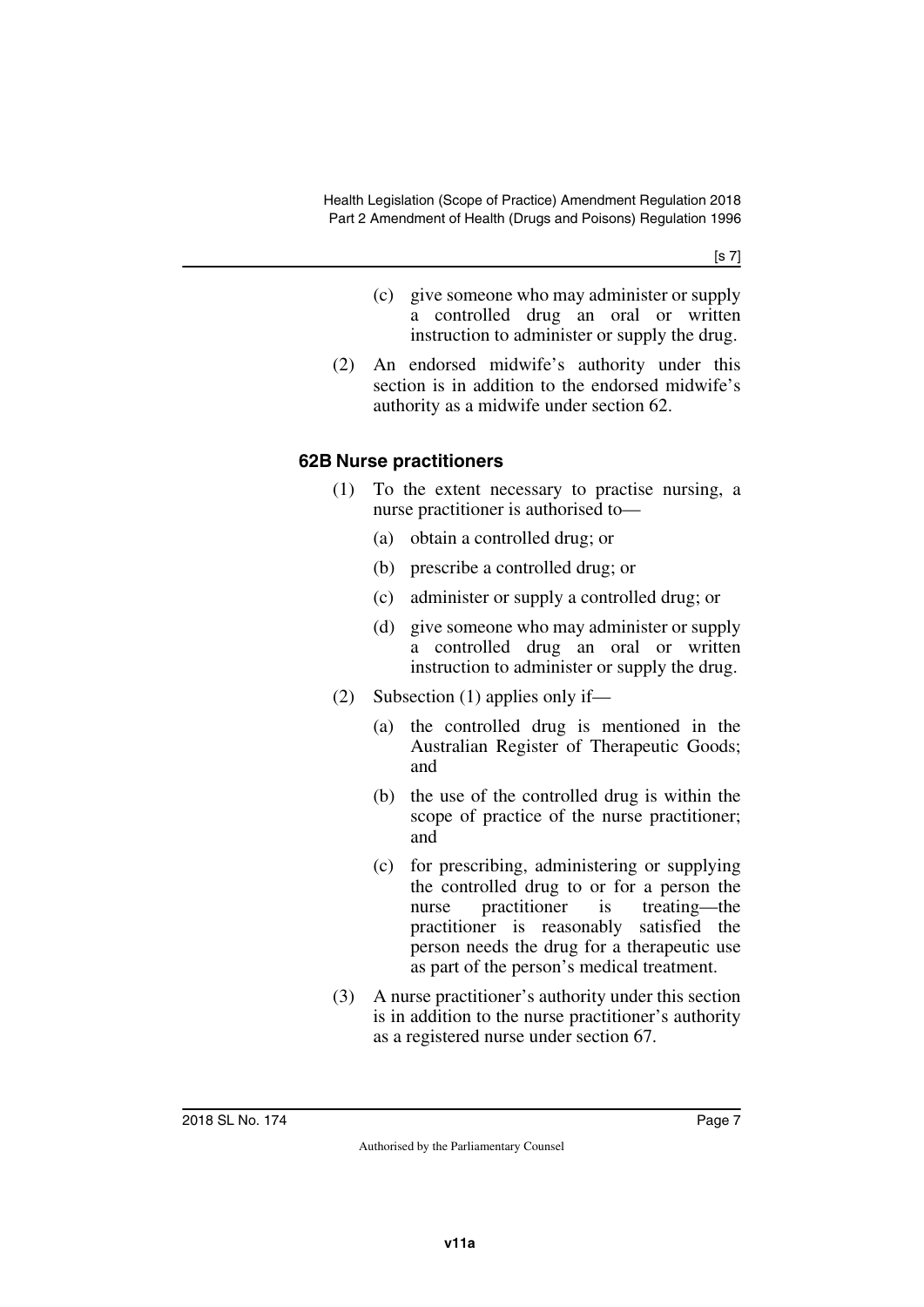[s 8]

## <span id="page-7-0"></span>**8 Amendment of s 64 (Pharmacists)**

<span id="page-7-1"></span>Section  $64(1)(f)$ , 'doctor'—

*omit, insert—*

relevant practitioner

## <span id="page-7-2"></span>**9 Insertion of new s 64B**

<span id="page-7-3"></span>After section 64A—

*insert*—

## <span id="page-7-5"></span><span id="page-7-4"></span>**64B Endorsed podiatrists**

- (1) To the extent necessary to practise podiatry, an endorsed podiatrist is authorised to—
	- (a) obtain a podiatry controlled drug; or
	- (b) possess a podiatry controlled drug at a place where the endorsed podiatrist practises podiatry; or
	- (c) prescribe a podiatry controlled drug for the treatment of a person's podiatric condition; or
	- (d) administer or supply a podiatry controlled drug for the treatment of a person's podiatric condition; or
	- (e) give someone who is authorised to administer or supply a podiatry controlled drug a written instruction to administer or supply the drug.
- (2) If the endorsed podiatrist is also a surgical podiatrist, the endorsed podiatrist's authority under this section is in addition to the endorsed podiatrist's authority as a surgical podiatrist under section 64A.
- (3) In this section—

*podiatry controlled drug* means a controlled drug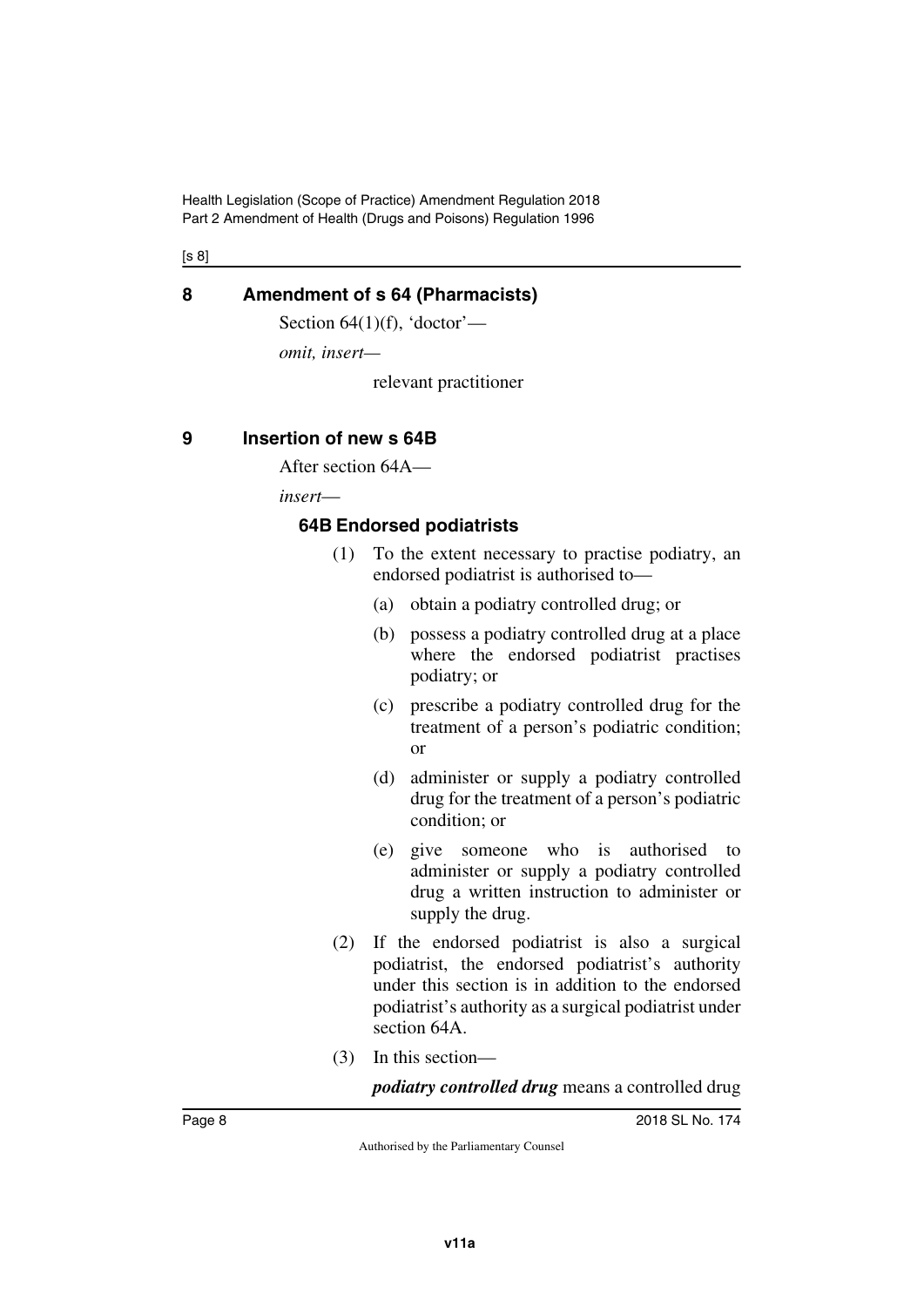[s 10]

mentioned in the national podiatry scheduled medicines list, to the extent mentioned.

## <span id="page-8-0"></span>**10 Amendment of s 67 (Registered nurses)**

<span id="page-8-1"></span>(1) Section  $67(1)(b)(i)$  and (3), after 'doctor,'—

*insert—*

endorsed midwife,

(2) Section  $67(1)(b)(ii)$ , after 'surgical podiatrist' *insert—*

or an endorsed podiatrist

(3) Section 67(4)—

<span id="page-8-3"></span>*omit.*

#### <span id="page-8-2"></span>**11 Amendment of s 68 (Certain registered nurses at rural hospitals)**

Section 68(1), after 'doctor,'—

*insert—*

endorsed midwife,

# <span id="page-8-4"></span>**12 Amendment of s 70A (Trainees in certain occupations)**

<span id="page-8-5"></span>Section 70A(4), definition *relevant occupation*—

*omit, insert—*

*relevant occupation* means an occupation as a clinical perfusionist, doctor, indigenous health worker, midwife, endorsed midwife, nurse practitioner, endorsed podiatrist, registered nurse or veterinary surgeon.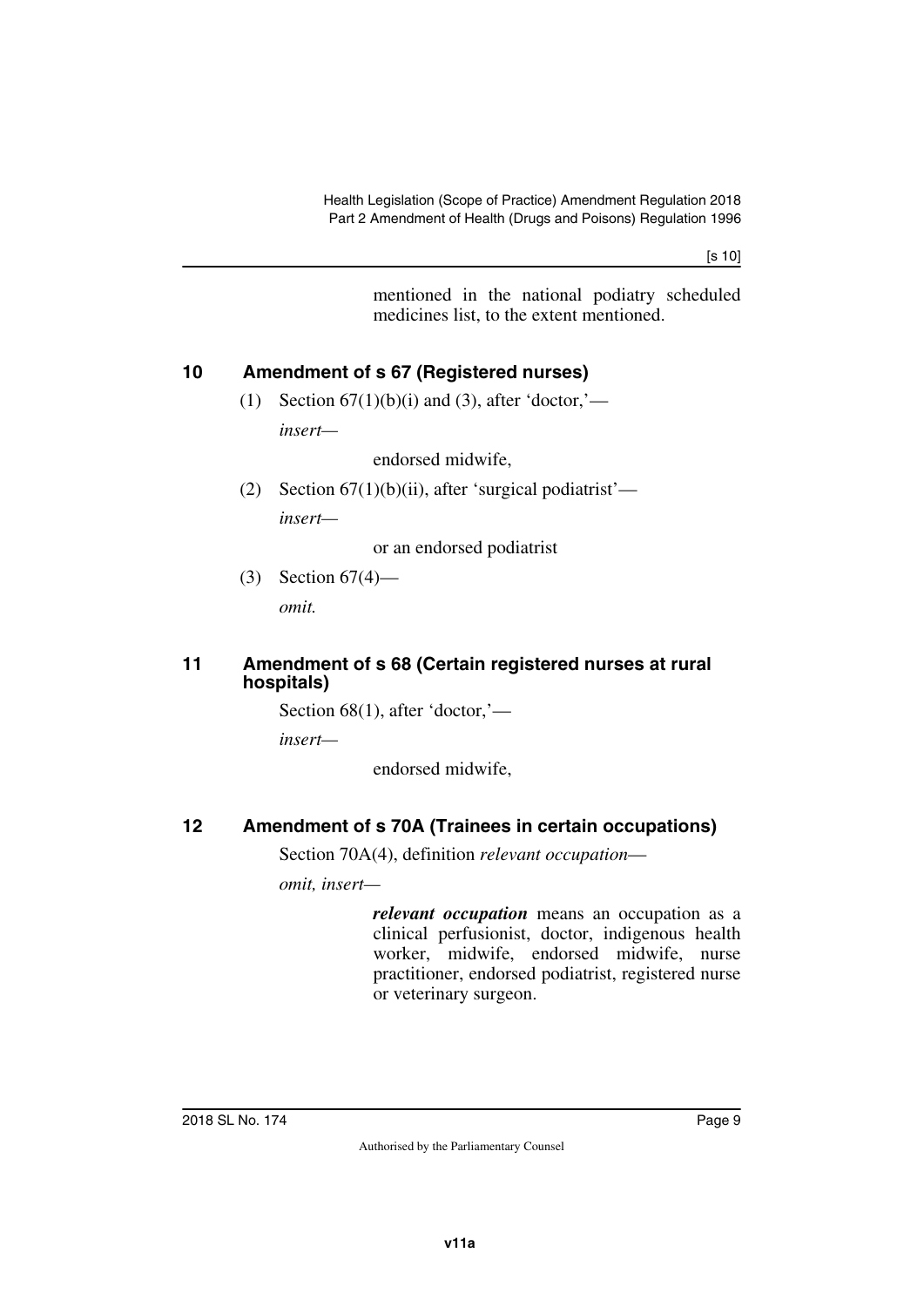[s 13]

#### <span id="page-9-1"></span><span id="page-9-0"></span>**13 Amendment of s 97 (Oral instruction must be put in writing)**

Section 97, after 'doctor,'—

*insert—*

endorsed midwife,

#### <span id="page-9-3"></span><span id="page-9-2"></span>**14 Amendment of s 111 (Records—dentists, doctors, nurse practitioners, veterinary surgeons)**

(1) Section 111, heading, after 'nurse practitioners,' *insert—*

#### **endorsed podiatrists and**

(2) Section 111(1), after 'nurse practitioner'—

*insert—*

, endorsed podiatrist

#### <span id="page-9-4"></span>**15 Amendment of s 120 (Notice required if lengthy treatment with controlled drug)**

<span id="page-9-5"></span>(1) Section 120, 'doctor or nurse practitioner'—

*omit, insert—*

relevant practitioner

(2) Section 120—

*insert—*

(5) In this section—

*relevant practitioner* means a dentist, doctor, endorsed midwife, nurse practitioner, physician's assistant, surgical podiatrist or endorsed podiatrist.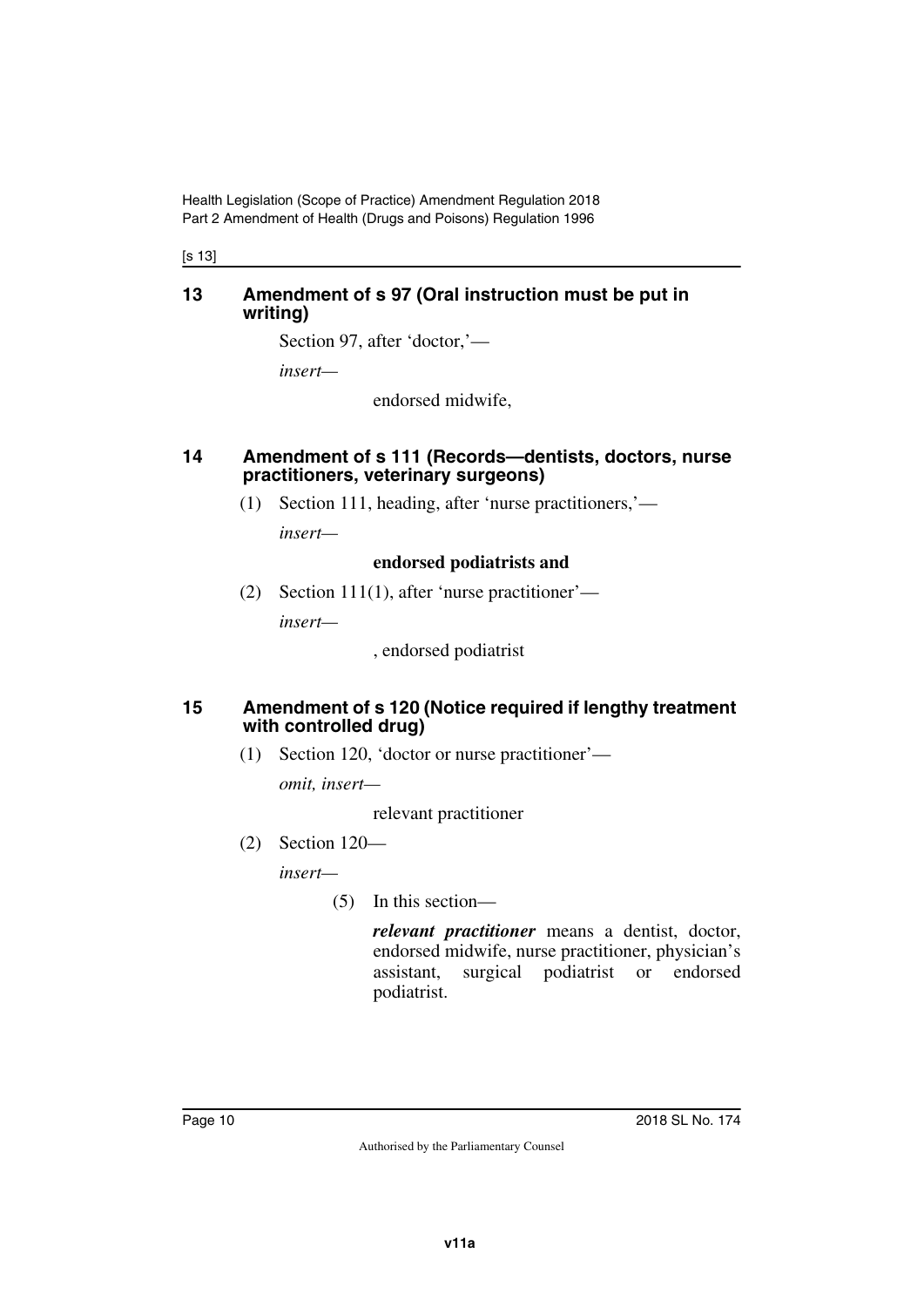[s 16]

#### <span id="page-10-1"></span><span id="page-10-0"></span>**16 Amendment of s 121 (Controlled drugs not to be obtained unless information disclosed)**

(1) Section 121(1)(a) and (c), from 'dentist' to 'surgical podiatrist'—

*omit, insert—*

relevant practitioner

(2) Section 121—

*insert—*

(3) In this section—

*relevant practitioner* means a dentist, doctor, endorsed midwife, nurse practitioner, physician's assistant, surgical podiatrist or endorsed podiatrist.

#### <span id="page-10-3"></span><span id="page-10-2"></span>**17 Amendment of s 122 (Approval needed for treating certain drug dependent persons with controlled drugs)**

Section 122(11), definition *relevant practitioner*—

*omit, insert—*

*relevant practitioner* means a dentist, doctor, endorsed midwife, nurse practitioner, physician's assistant, surgical podiatrist or endorsed podiatrist.

#### <span id="page-10-5"></span><span id="page-10-4"></span>**18 Amendment of s 123 (Self-administration of controlled drugs by authorised persons prohibited)**

- (1) Section 123(2), 'for use for a medical or dental purpose' *omit.*
- (2) Section 123(2)(a) and (b), 'dentist, doctor or nurse practitioner'—

*omit, insert—*

relevant practitioner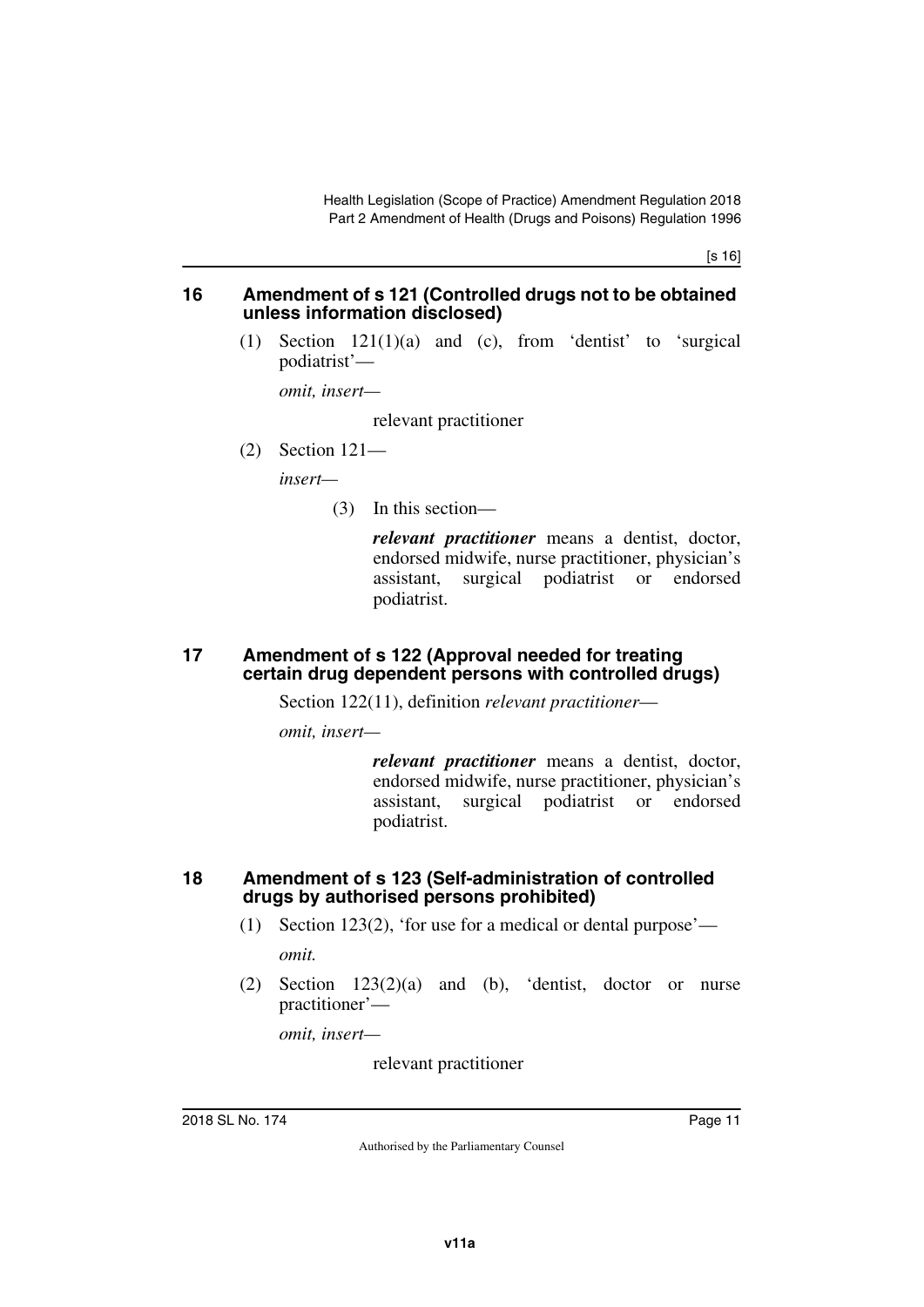#### [s 19]

- (3) Section  $123(2)(b)(i)$ , 'dental or medical' *omit.*
- (4) Section 123—

*insert—*

(3) In this section—

*relevant practitioner* means a dentist, doctor, endorsed midwife, nurse practitioner, surgical podiatrist or endorsed podiatrist.

#### <span id="page-11-0"></span>**19 Insertion of new s 158AA**

<span id="page-11-1"></span>After section 158—

*insert—*

#### <span id="page-11-2"></span>**158AA Clinical perfusionists**

<span id="page-11-3"></span>To the extent necessary to practise perfusion, a clinical perfusionist is authorised to—

- (a) possess a restricted drug at a place where the clinical perfusionist practises perfusion; or
- (b) introduce a restricted drug into extracorporeal circulation equipment if the drug is introduced under—
	- (i) a clinical protocol for the clinical perfusionist at the place; and
	- (ii) the supervision of an anaesthetist or cardiothoracic surgeon.

## <span id="page-11-4"></span>**20 Amendment of s 162 (Enrolled nurses)**

<span id="page-11-5"></span>(1) Section  $162(1)(b)(i)$  and  $(4)(b)(i)$ , after 'doctor,' *insert—*

endorsed midwife,

(2) Section 162(1)(d), 'a surgical podiatrist'—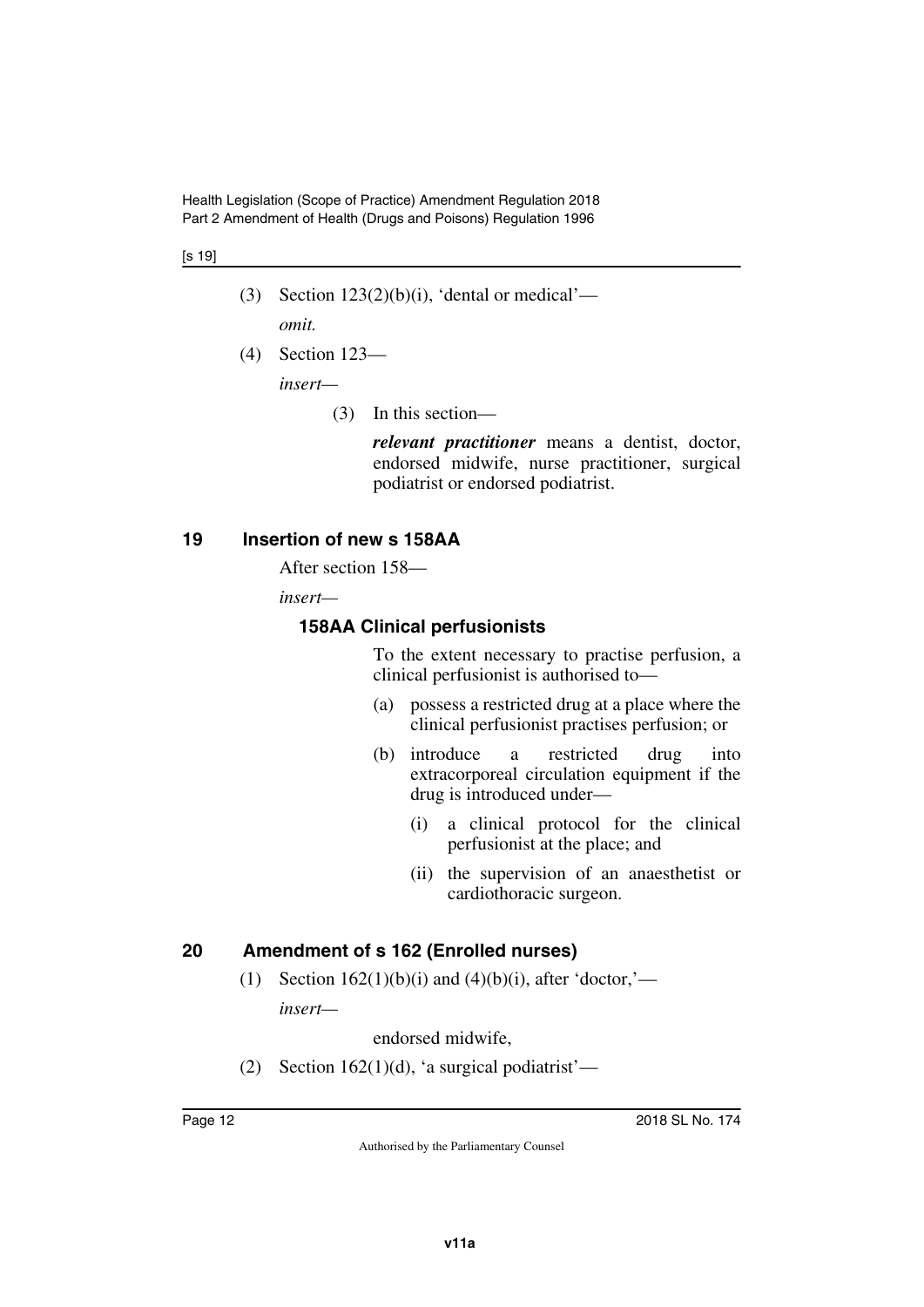[s 21]

*omit, insert—*

an endorsed optometrist, surgical podiatrist or endorsed podiatrist

## <span id="page-12-0"></span>**21 Amendment of s 167 (Midwives)**

<span id="page-12-1"></span>(1) Section  $167(1)(d)(i)$ , after 'doctor,' *insert—*

endorsed midwife,

(2) Section 167(3), definition *nitrous oxide mixture omit.*

## <span id="page-12-2"></span>**22 Replacement of s 167A (Eligible midwives)**

<span id="page-12-3"></span>Section 167A—

*omit, insert*—

#### <span id="page-12-4"></span>**167A Endorsed midwives**

- <span id="page-12-5"></span>(1) To the extent necessary to practise midwifery, an endorsed midwife is authorised to—
	- (a) prescribe a restricted drug for midwifery; or
	- (b) administer or supply a restricted drug; or
	- (c) give someone who may administer or supply a restricted drug an oral or written instruction to administer or supply the drug.
- (2) An endorsed midwife's authority under this section is in addition to the endorsed midwife's authority as a midwife under section 167.

#### <span id="page-12-6"></span>**23 Insertion of new ss 168A and 168B**

<span id="page-12-7"></span>After section 168—

*insert—*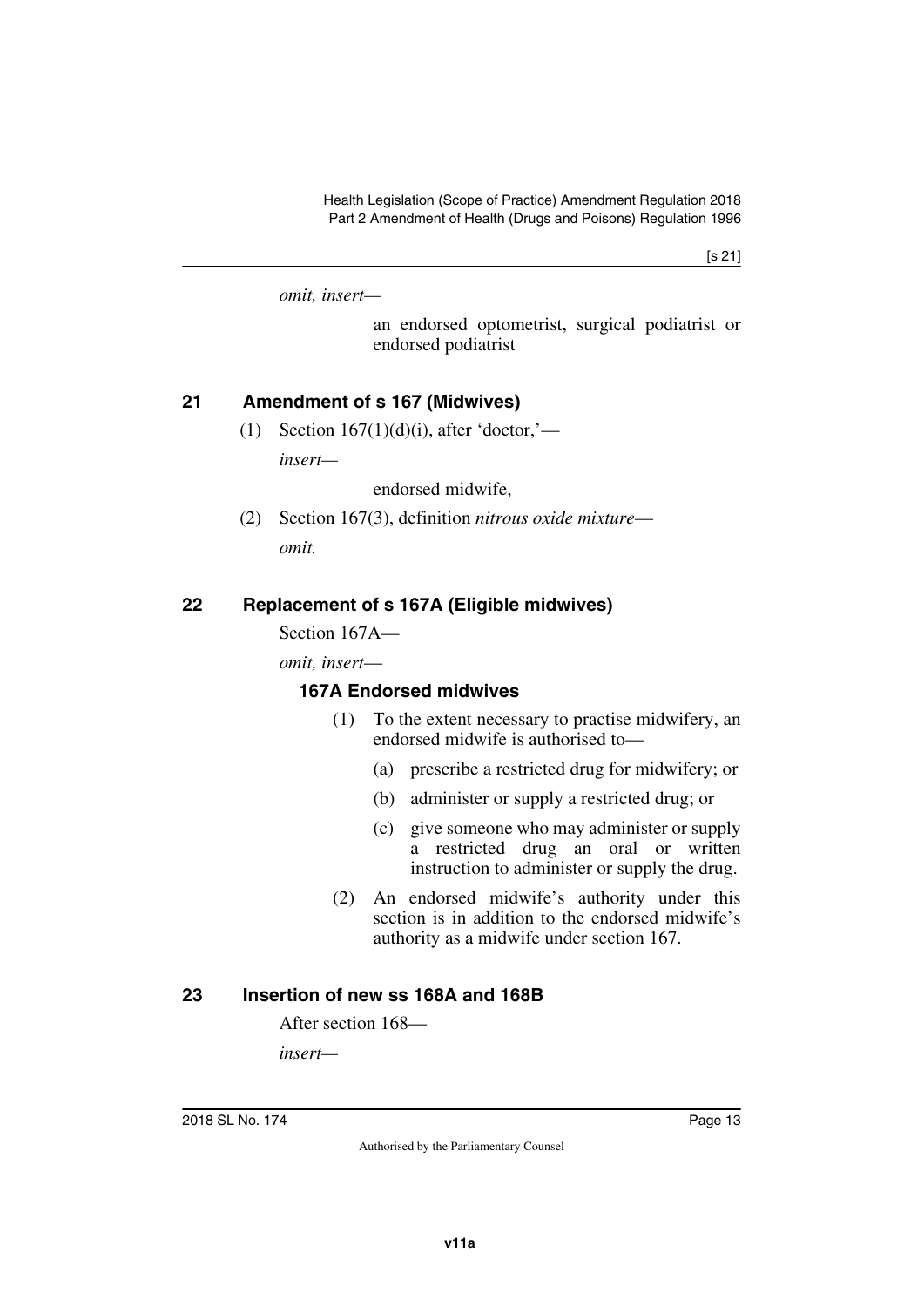[s 23]

## <span id="page-13-1"></span><span id="page-13-0"></span>**168A Nuclear medicine technologists**

To the extent necessary to conduct a nuclear medicine investigation, a nuclear medicine technologist is authorised to—

- (a) possess the following restricted drugs when preparing for, and during, the investigation at a place where the nuclear technologist conducts the investigation—
	- (i) a histamine H2 receptor antagonist;
	- (ii) an angiotensin-converting enzyme inhibitor or angiotensin II receptor inhibitor, whether alone or in combination with a diuretic;
	- (iii) a diuretic; or
- (b) administer a restricted drug mentioned in paragraph  $(a)(i)$ ,  $(ii)$  or  $(iii)$ , if administered under a clinical protocol for the nuclear technologist at the place.

# <span id="page-13-2"></span>**168B Nurse practitioners**

- <span id="page-13-3"></span>(1) To the extent necessary to practise nursing, a nurse practitioner is authorised to—
	- (a) obtain a restricted drug; or
	- (b) prescribe a restricted drug; or
	- (c) administer or supply a restricted drug; or
	- (d) give someone who may administer or supply a restricted drug an oral or written instruction to administer or supply the drug.
- (2) Subsection (1) applies only if—
	- (a) the restricted drug is mentioned in the Australian Register of Therapeutic Goods; and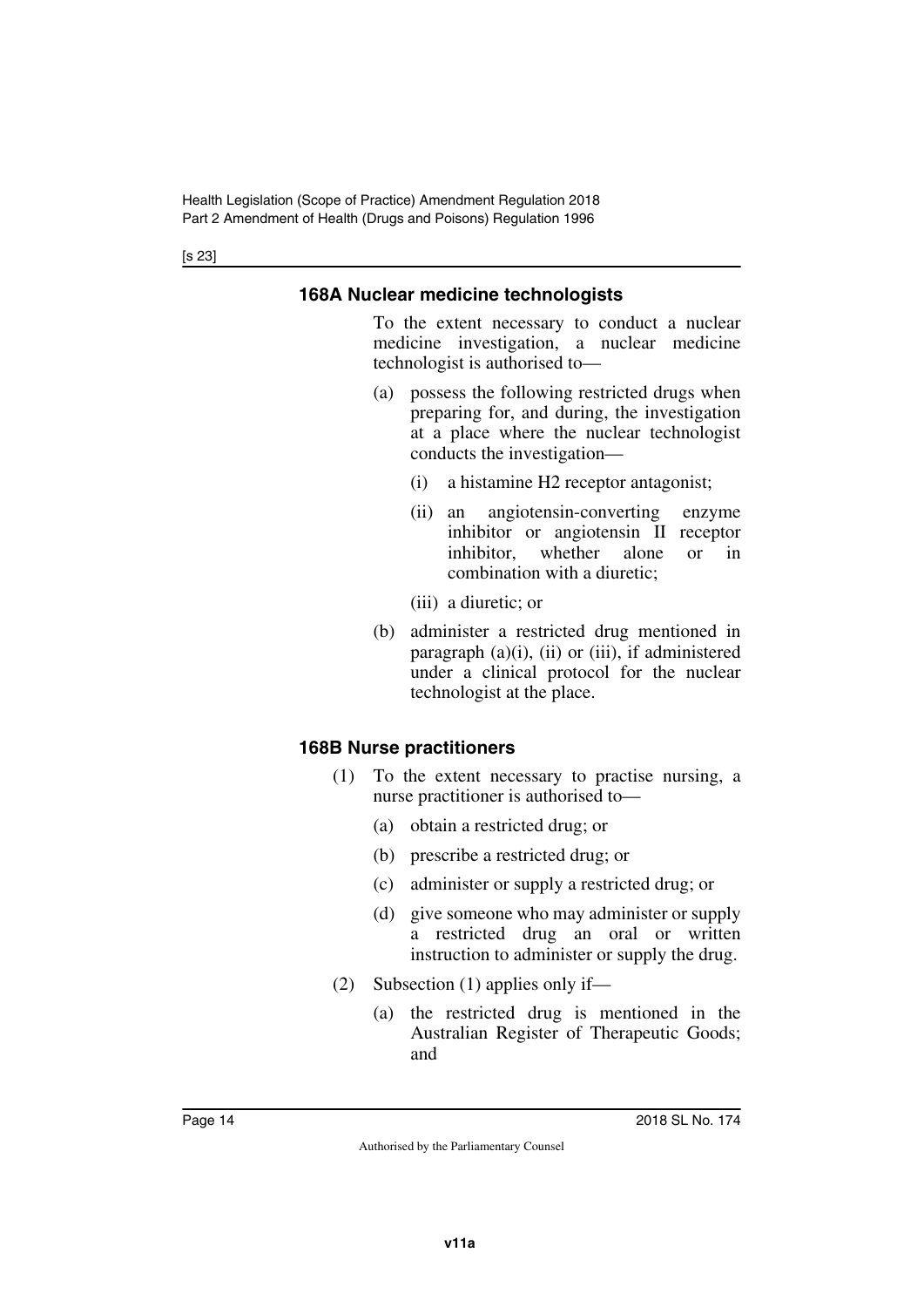[s 24]

- (b) the use of the restricted drug is within the scope of practice of the nurse practitioner; and
- (c) for prescribing, administering or supplying the restricted drug to or for a person the nurse practitioner is treating—the practitioner is reasonably satisfied the person needs the drug for a therapeutic use as part of the person's medical treatment.
- (3) A nurse practitioner's authority under this section is in addition to the nurse practitioner's authority as a registered nurse under section 175.

## <span id="page-14-0"></span>**24 Replacement of s 170 (Optometrists)**

<span id="page-14-1"></span>Section 170—

*omit, insert*—

## <span id="page-14-3"></span><span id="page-14-2"></span>**170 Optometrists**

- (1) To the extent necessary to practise optometry, an optometrist is authorised to—
	- (a) obtain an appendix A restricted drug; or
	- (b) possess an appendix A restricted drug at a place where the optometrist practises optometry; or
	- (c) administer an appendix A restricted drug.
- (2) In this section—

*appendix A restricted drug* means a restricted drug for topical use mentioned in appendix A of the optometry guidelines, to the extent mentioned.

## <span id="page-14-4"></span>**25 Insertion of new s 170AA**

<span id="page-14-5"></span>After section 170—

*insert*—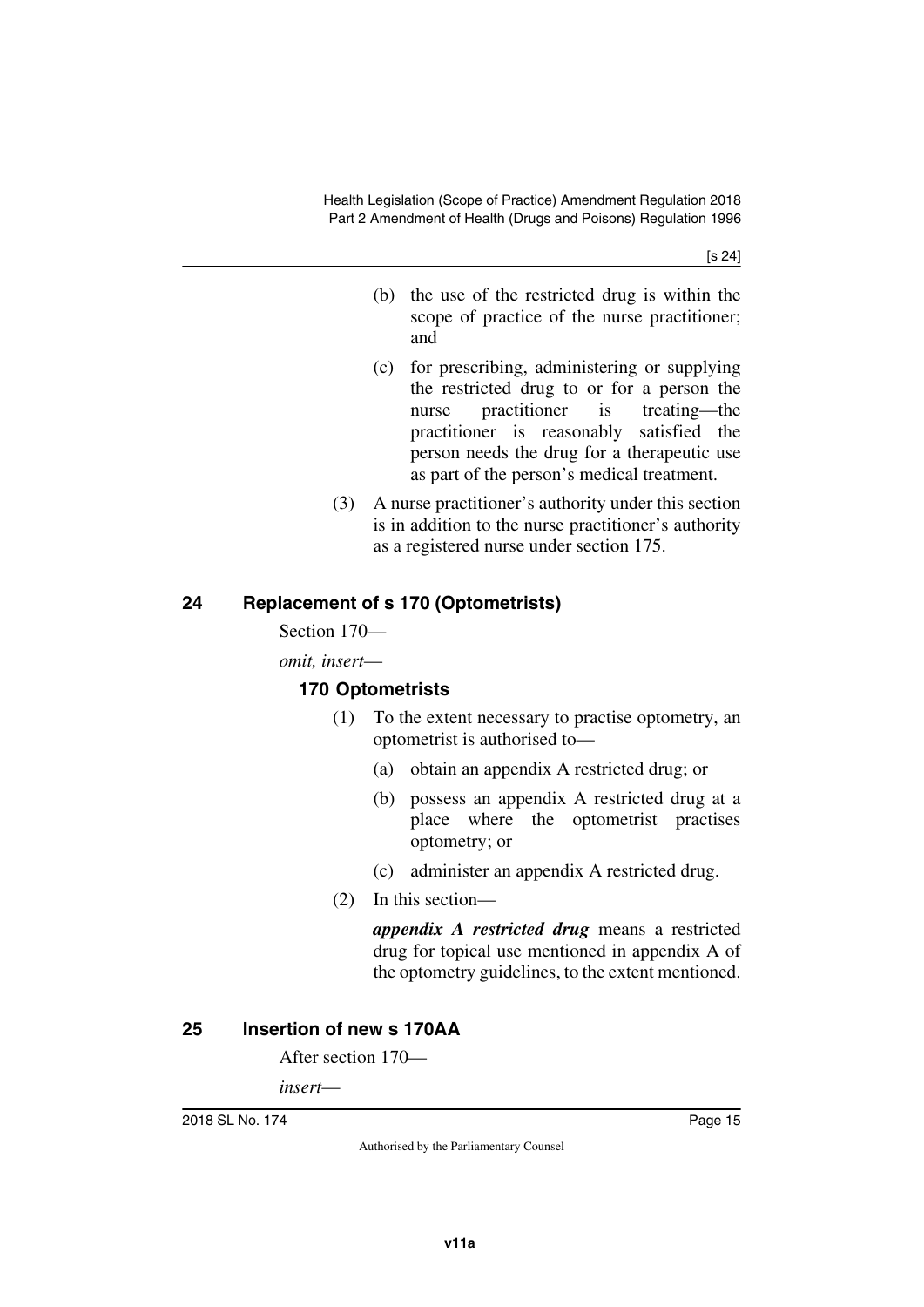## <span id="page-15-0"></span>**170AA Endorsed optometrists**

- <span id="page-15-1"></span>(1) To the extent necessary to practise optometry, an endorsed optometrist is authorised to—
	- (a) obtain an appendix B or C restricted drug; or
	- (b) possess an appendix B or C restricted drug at a place where the endorsed optometrist practises optometry; or
	- (c) prescribe an appendix B or C restricted drug for the treatment of a person's eye condition; or
	- (d) administer or supply an appendix B or C restricted drug for the treatment of a person's eye condition; or
	- (e) give someone who may administer or supply an appendix B or C restricted drug a written instruction to administer or supply the drug.
- (2) An endorsed optometrist's authority under this section is in addition to the endorsed optometrist's authority as an optometrist under section 170.
- (3) In this section—

*appendix B or C restricted drug* means a restricted drug for topical use mentioned in appendix B or appendix C of the optometry guidelines, to the extent mentioned.

## <span id="page-15-2"></span>**26 Insertion of new s 171B**

<span id="page-15-3"></span>After section 171A—

*insert—*

## <span id="page-15-4"></span>**171B Physiotherapists**

<span id="page-15-5"></span>(1) To the extent necessary to treat a respiratory disease while practising physiotherapy, physiotherapist is authorised to—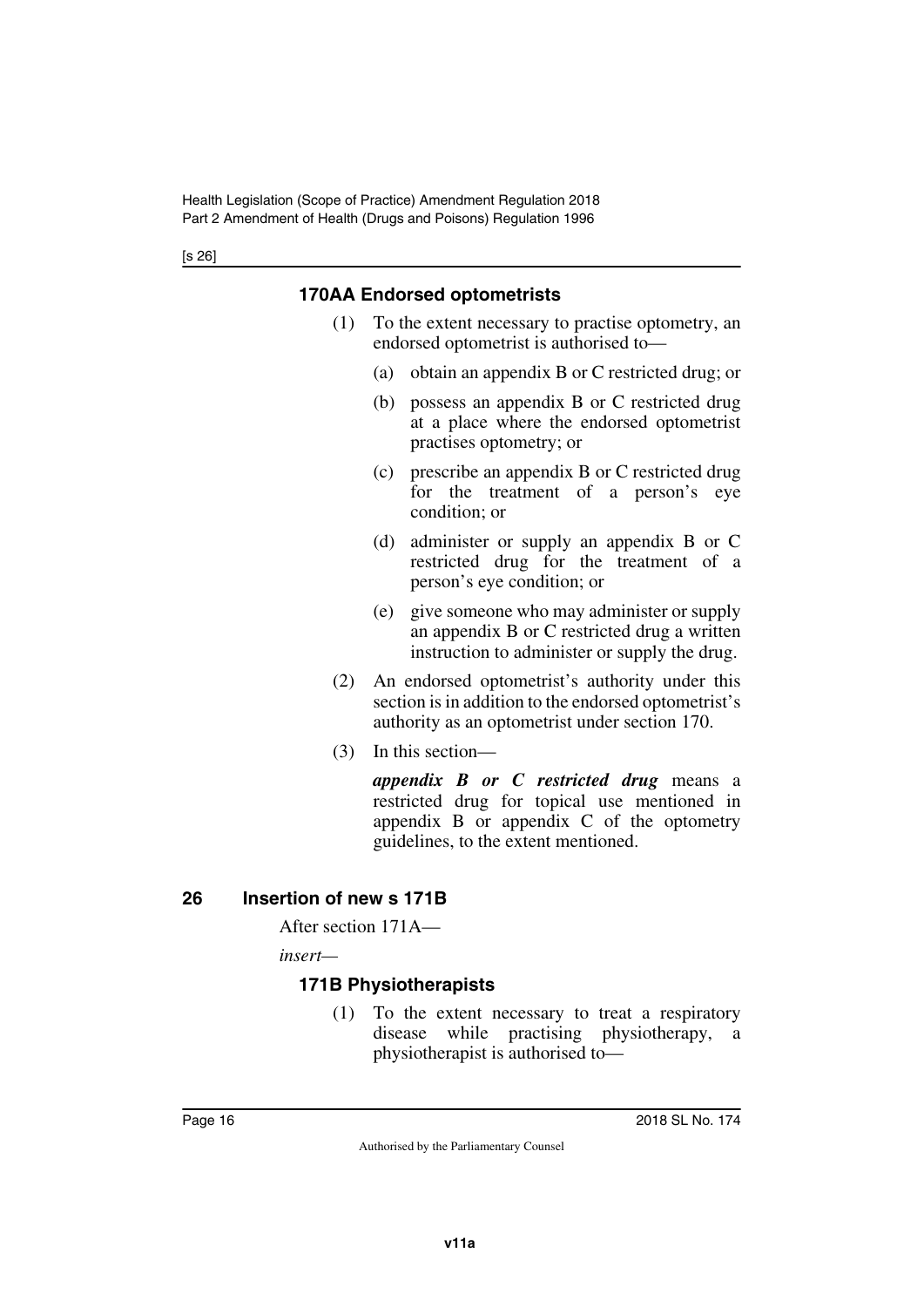- (a) possess a respiratory restricted drug at a place where the physiotherapist practises physiotherapy; or
- (b) administer a respiratory restricted drug—
	- (i) on the written instruction of a doctor, nurse practitioner or physician's assistant; or
	- (ii) to the person for whom it has been dispensed or supplied under the instructions stated by the dispenser or supplier.
- (2) Also, a physiotherapist is authorised to—
	- (a) possess a nitrous oxide mixture in a hospital; or
	- (b) administer a nitrous oxide mixture in a hospital on the written instruction of a doctor, nurse practitioner or physician's assistant.
- (3) In this section—

*respiratory restricted drug* means a restricted drug designed to clear a person's airway for the physiotherapy treatment of a respiratory condition.

*Example—*

a bronchodilator designed to be inhaled

## <span id="page-16-0"></span>**27 Amendment of s 172A (Surgical podiatrists)**

<span id="page-16-1"></span>Section 172A(a)—

*insert*—

(iii) adrenalin when combined with lignocaine, bupivacaine or prilocaine; or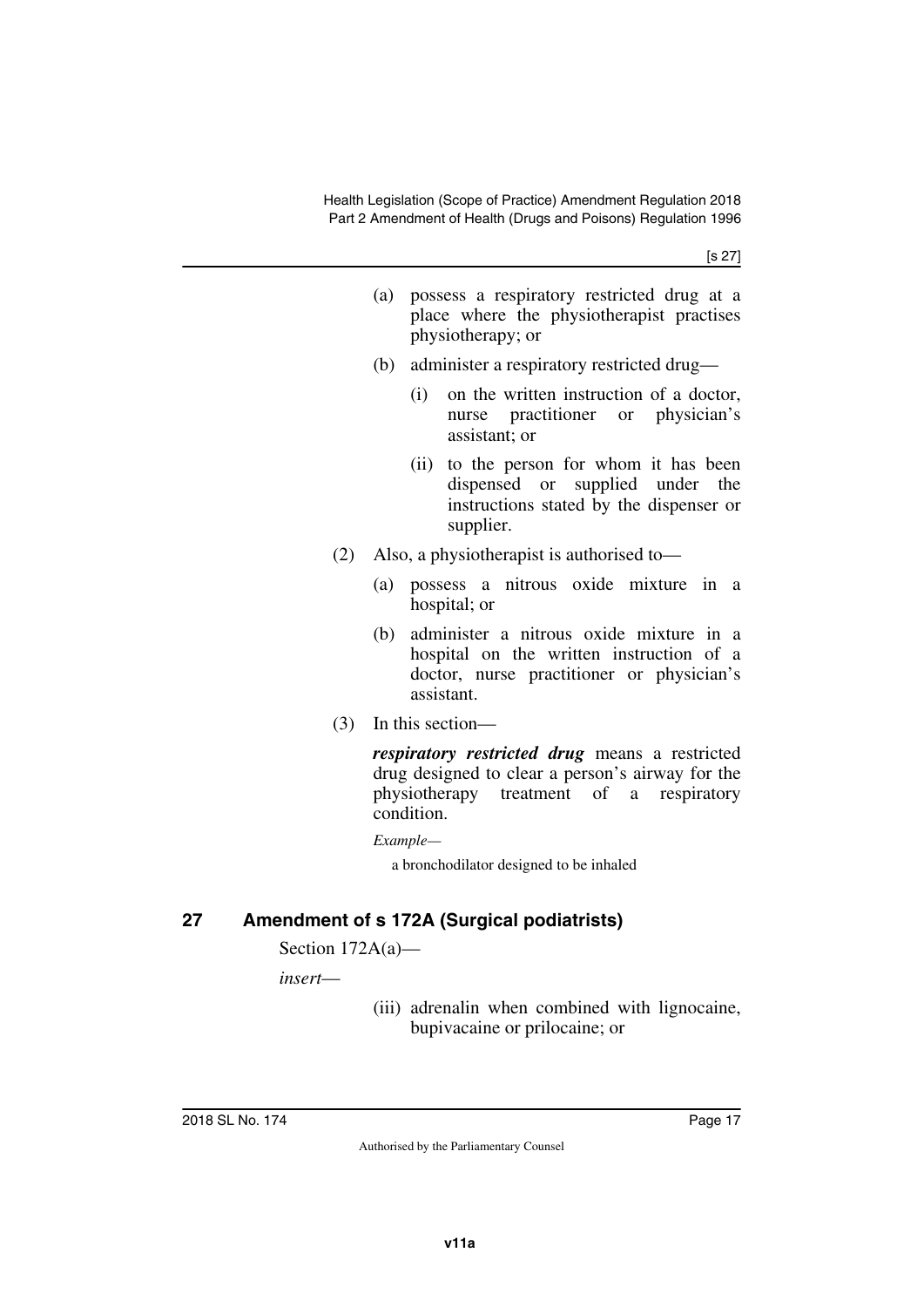[s 28]

## <span id="page-17-0"></span>**28 Replacement of s 172B (Endorsed podiatrists)**

<span id="page-17-1"></span>Section 172B—

*omit, insert*—

#### <span id="page-17-2"></span>**172B Endorsed podiatrists**

- <span id="page-17-3"></span>(1) To the extent necessary to practise podiatry, an endorsed podiatrist is authorised to—
	- (a) obtain a podiatry restricted drug; or
	- (b) possess a podiatry restricted drug at a place where the endorsed podiatrist practises podiatry; or
	- (c) prescribe a podiatry restricted drug for the treatment of a person's podiatric condition; or
	- (d) administer or supply a podiatry restricted drug for the treatment of a person's podiatric condition; or
	- (e) give someone who is authorised to administer or supply a podiatry restricted drug a written instruction to administer or supply the drug.
- (2) An endorsed podiatrist's authority under this section is in addition to the endorsed podiatrist's authority—
	- (a) as a podiatrist under section 172; and
	- (b) if the endorsed podiatrist is also a surgical podiatrist—as a surgical podiatrist under section 172A.
- (3) In this section—

*podiatry restricted drug* means a restricted drug mentioned in the national podiatry scheduled medicines list, to the extent mentioned.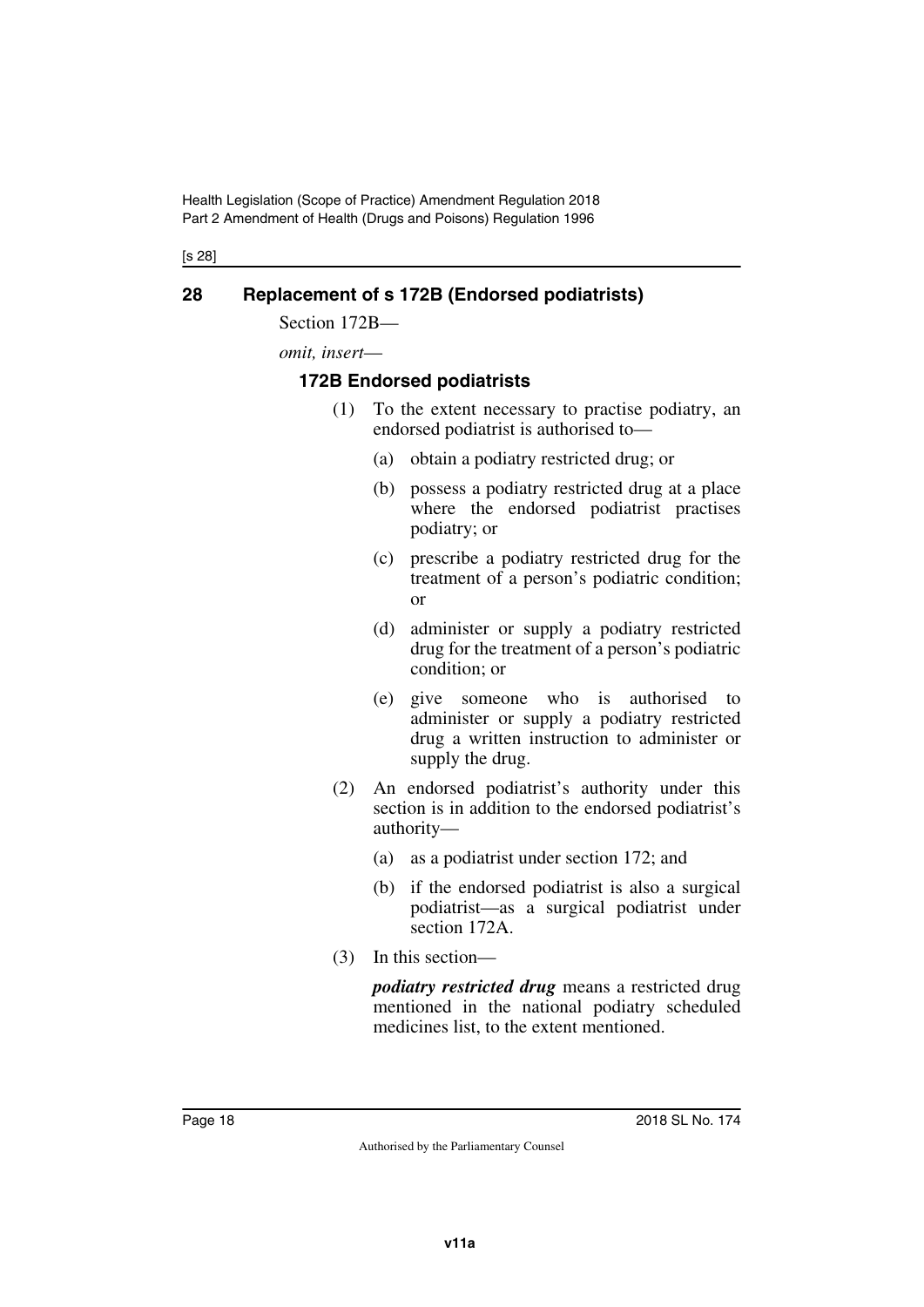[s 29]

## <span id="page-18-0"></span>**29 Omission of s 172C (Trainee endorsed podiatrists)**

<span id="page-18-1"></span>Section 172C *omit*.

#### <span id="page-18-2"></span>**30 Amendment of s 175 (Registered nurses)**

<span id="page-18-3"></span>(1) Section  $175(1)(b)(i)$  and (3), after 'doctor,' *insert—*

endorsed midwife,

(2) Section  $175(1)(b)(ii)$ , 'a surgical podiatrist' *omit, insert—*

> an endorsed optometrist, surgical podiatrist or endorsed podiatrist

(3) Section 175(8)—

*omit.*

(4) Section 175(9)—

<span id="page-18-5"></span>*renumber* as section 175(8).

#### <span id="page-18-4"></span>**31 Amendment of s 176 (Certain registered nurses at rural hospitals)**

Section 176(1), after 'doctor,'—

*insert—*

endorsed midwife,

#### <span id="page-18-6"></span>**32 Insertion of new s 177**

<span id="page-18-7"></span>After section 176—

*insert—*

## <span id="page-18-9"></span><span id="page-18-8"></span>**177 Respiratory scientists**

To the extent necessary to conduct a respiratory function test, a respiratory scientist is authorised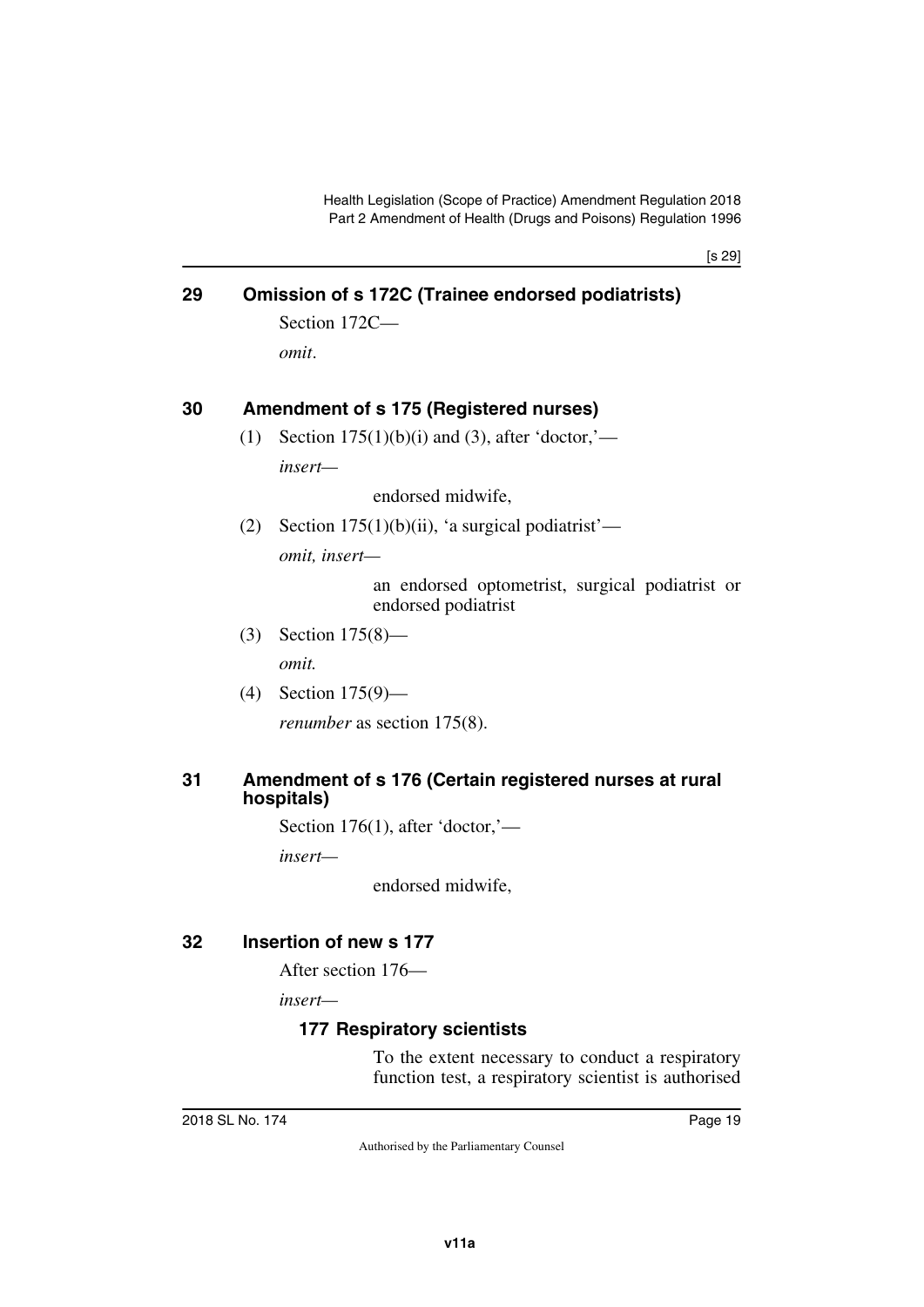[s 33]

to—

- (a) possess the following restricted drugs at a place where the respiratory scientist performs the test—
	- (i) an anti-histamine for systemic use;
	- (ii) a bronchodilator designed to be administered by inhalation;
	- (iii) a bronchoconstrictor agent; or
- (b) administer a restricted drug mentioned in paragraph  $(a)(i)$ ,  $(ii)$  or  $(iii)$ , if administered under a clinical protocol for the respiratory scientist at the place.

#### <span id="page-19-0"></span>**33 Insertion of new s 178A**

<span id="page-19-1"></span>After section 178—

*insert—*

#### <span id="page-19-2"></span>**178A Speech pathologists**

- <span id="page-19-3"></span>(1) To the extent necessary to practise speech pathology, a speech pathologist is authorised to administer, on the written instruction of a doctor, nurse practitioner or physician's assistant, a restricted drug that is—
	- (a) an antibiotic for dermatological use; or
	- (b) a corticosteroid for topical use.
- (2) Subsection (1) applies only if the speech pathologist has completed a certified course of training relating to the safe administration of medicines.

## <span id="page-19-4"></span>**34 Amendment of s 179AA (Trainees in certain occupations)**

<span id="page-19-5"></span>Section 179AA(4), definition *relevant occupation*—

*omit, insert—*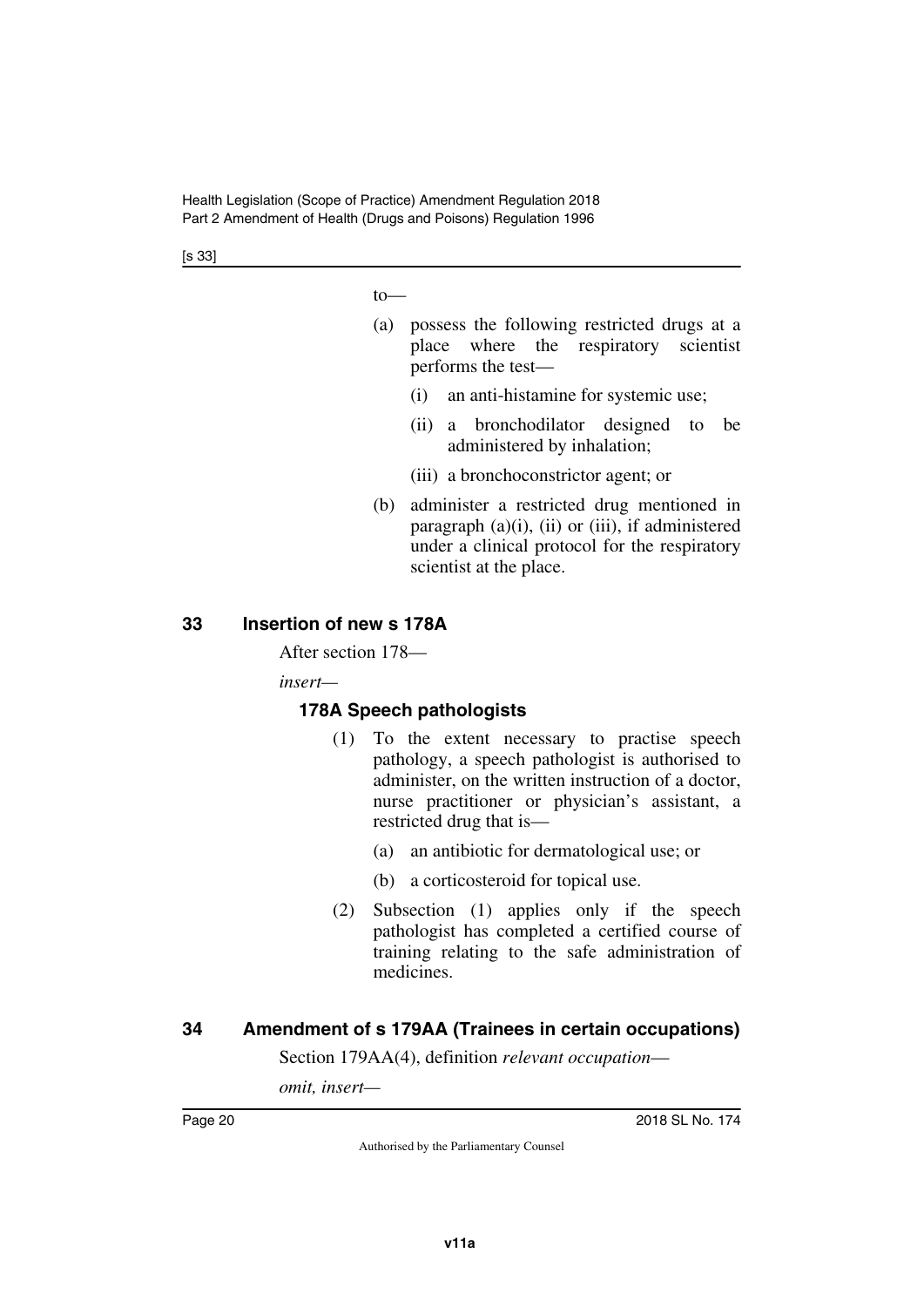[s 35]

*relevant occupation* means an occupation as a clinical perfusionist, dentist, doctor, indigenous health worker, midwife, endorsed midwife, nuclear medicine technologist, nurse practitioner, optometrist, endorsed optometrist, orthoptist, physiotherapist, podiatrist, surgical podiatrist, endorsed podiatrist, registered nurse, respiratory scientist, speech pathologist or veterinary surgeon.

## <span id="page-20-0"></span>**35 Amendment of s 190 (Prescribing restricted drugs)**

<span id="page-20-1"></span>Section  $190(2)(n)$ , after 'surgical podiatrist'—

*insert*—

or an endorsed podiatrist

#### <span id="page-20-2"></span>**36 Amendment of s 207 (Records of restricted drugs supplied to be kept)**

<span id="page-20-3"></span>(1) Section 207, before subsection (1)—

*insert*—

(1AA) A nurse practitioner must keep records, as required by this section, of all restricted drugs supplied by the nurse practitioner under section 168B.

Maximum penalty—40 penalty units.

(2) Section 207(1A)(c)—

<span id="page-20-5"></span>*omit*.

#### <span id="page-20-4"></span>**37 Amendment of s 212 (Restricted drugs of dependency not to be obtained unless information disclosed to dentist, doctor, nurse practitioner or surgical podiatrist)**

(1) Section 212, heading, from 'to dentist'—

*omit.*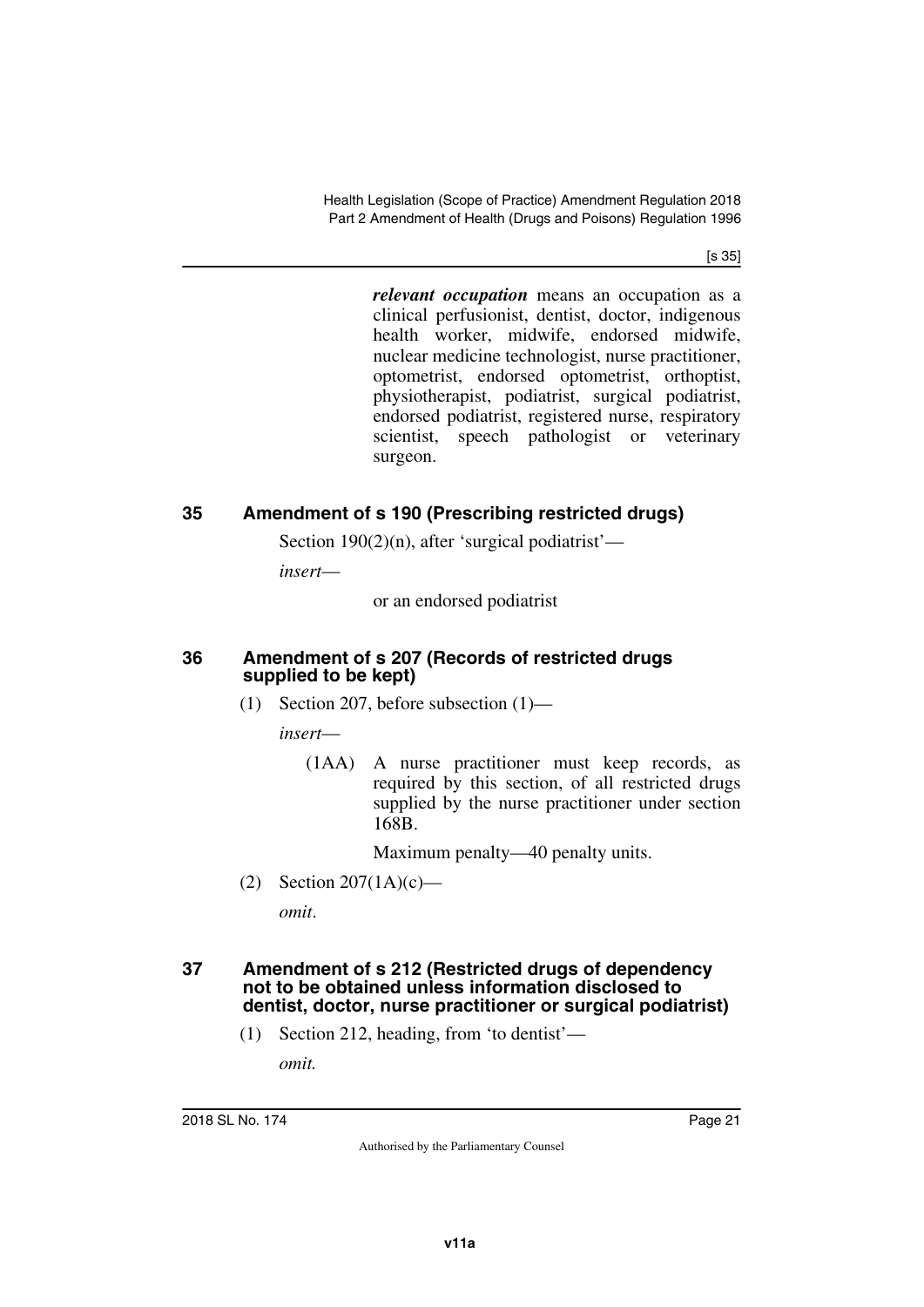[s 38]

(2) Section  $212(1)(a)$  and (c), from 'dentist' to 'surgical podiatrist'—

*omit, insert—*

relevant practitioner

(3) Section 212(2), 'A person'—

*omit, insert—*

The person

(4) Section 212—

*insert—*

(3) In this section—

*relevant practitioner* means a dentist, doctor, endorsed midwife, nurse practitioner, physician's assistant, surgical podiatrist or endorsed podiatrist.

#### <span id="page-21-1"></span><span id="page-21-0"></span>**38 Amendment of s 213 (Approval needed for treating certain drug dependent persons with restricted drugs of dependency)**

Section 213(10), definition *relevant practitioner*—

*omit, insert—*

*relevant practitioner* means a doctor, endorsed midwife, nurse practitioner, surgical podiatrist or endorsed podiatrist.

#### <span id="page-21-2"></span>**39 Insertion of new s 247**

<span id="page-21-3"></span>After section 246—

*insert—*

## <span id="page-21-5"></span><span id="page-21-4"></span>**247 Clinical perfusionists**

To the extent necessary to practise perfusion, a clinical perfusionist is authorised to introduce an S2 or S3 poison into extracorporeal circulation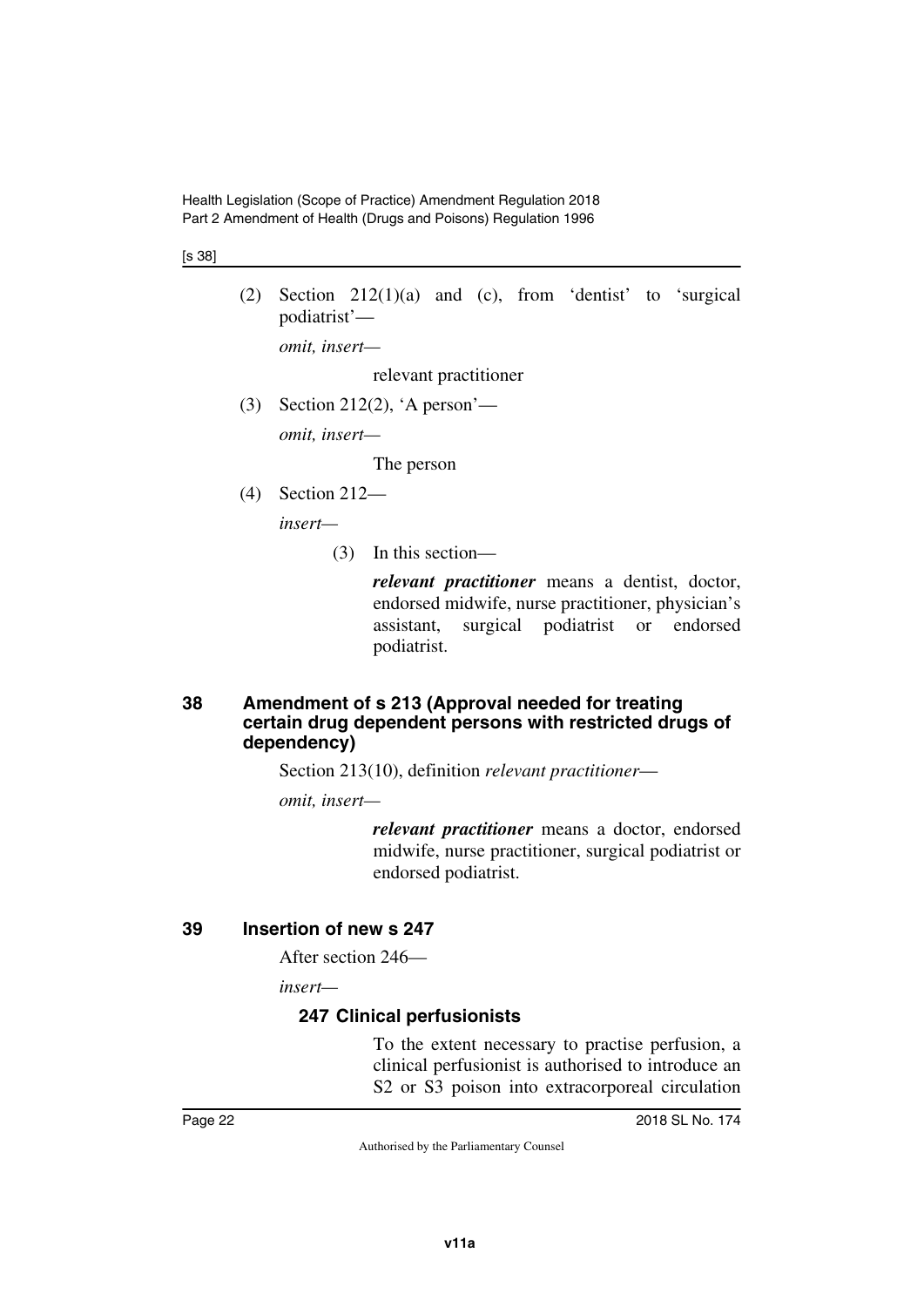[s 40]

equipment if the poison is introduced under—

- (a) a clinical protocol for the clinical perfusionist at a place where the perfusionist practises perfusion; and
- (b) the supervision of an anaesthetist or cardiothoracic surgeon.

## <span id="page-22-0"></span>**40 Insertion of new ss 255A–255C**

<span id="page-22-1"></span>After section 255—

*insert—*

## <span id="page-22-2"></span>**255A Endorsed midwives**

- <span id="page-22-3"></span>(1) To the extent necessary to practise midwifery, an endorsed midwife is authorised to—
	- (a) prescribe an S2 or S3 poison for midwifery; or
	- (b) supply an S2 or S3 poison; or
	- (c) give someone who may administer or supply an S2 or S3 poison an oral or written instruction to administer or supply the poison.
- (2) An endorsed midwife's authority under this section is in addition to the endorsed midwife's authority as a midwife under section 255.

## <span id="page-22-4"></span>**255B Nuclear medicine technologists**

<span id="page-22-5"></span>To the extent necessary to conduct a nuclear medicine investigation, a nuclear medicine technologist is authorised to administer the following poisons at a place where the technologist conducts the investigation—

(a) adrenalin of a strength of not more than 0.1%, if administered by a pre-loaded device for the management of anaphylaxis;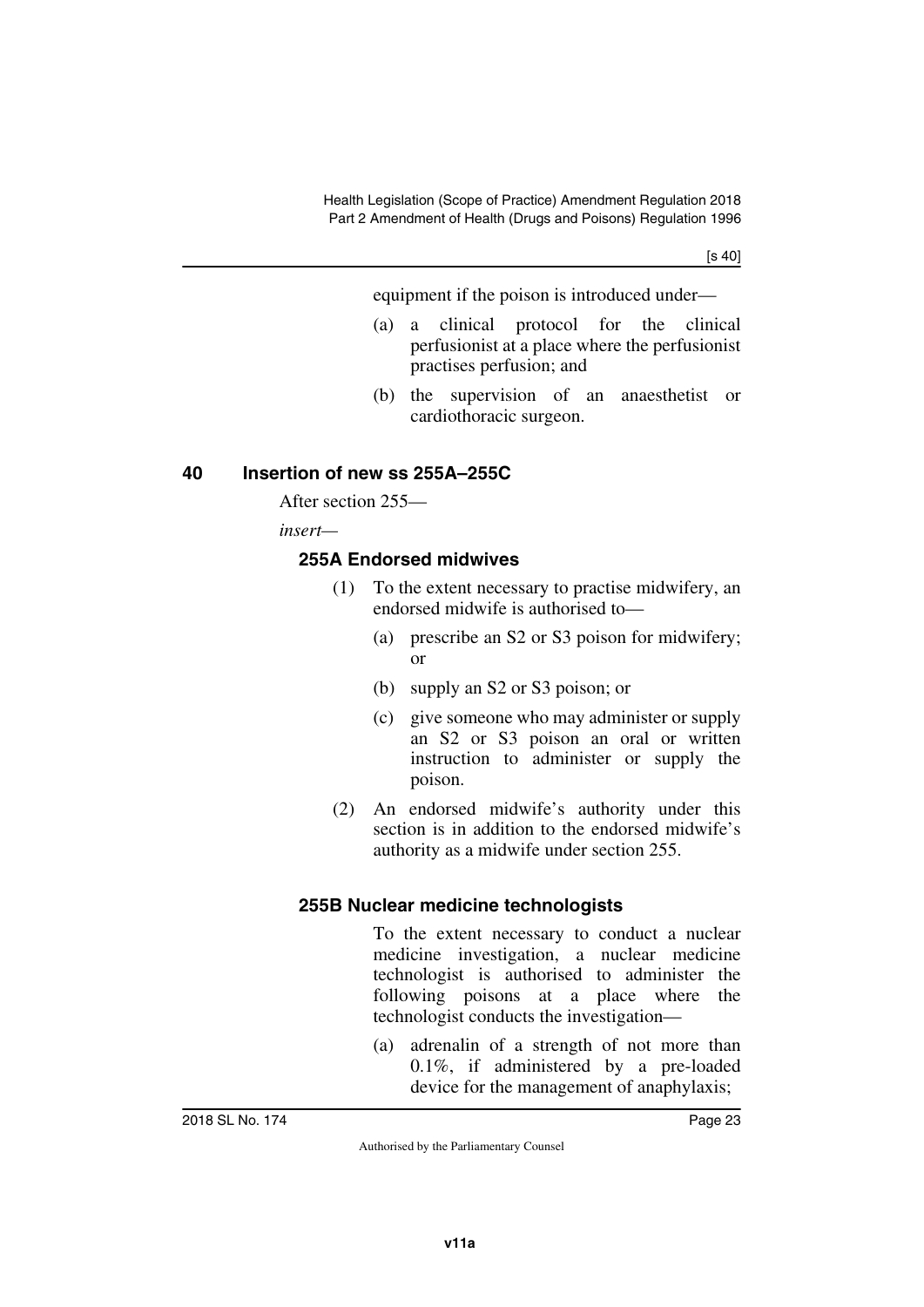(b) another S2 or S3 poison, if administered under a clinical protocol for the nuclear technologist at the place.

#### <span id="page-23-0"></span>**255C Nurse practitioners**

- <span id="page-23-1"></span>(1) To the extent necessary to practise nursing, a nurse practitioner is authorised to—
	- (a) prescribe an S2 or S3 poison; or
	- (b) supply an S2 or S3 poison; or
	- (c) give someone who may administer or supply an S2 or S3 poison an oral or written instruction to administer or supply the poison.
- (2) Subsection (1) applies only if—
	- (a) the S2 or S3 poison is mentioned in the Australian Register of Therapeutic Goods; and
	- (b) the use of the S2 or S3 poison is within the scope of practice of the nurse practitioner; and
	- (c) for prescribing or supplying the S2 or S3 poison to or for a person the nurse practitioner is treating—the practitioner is reasonably satisfied the person needs the poison for a therapeutic use as part of the person's medical treatment.
- (3) A nurse practitioner's authority under this section is in addition to the nurse practitioner's authority as a registered nurse under section 263.

## <span id="page-23-2"></span>**41 Amendment of s 256 (Optometrists)**

<span id="page-23-3"></span>Section 256(2) and (3)—

*omit.*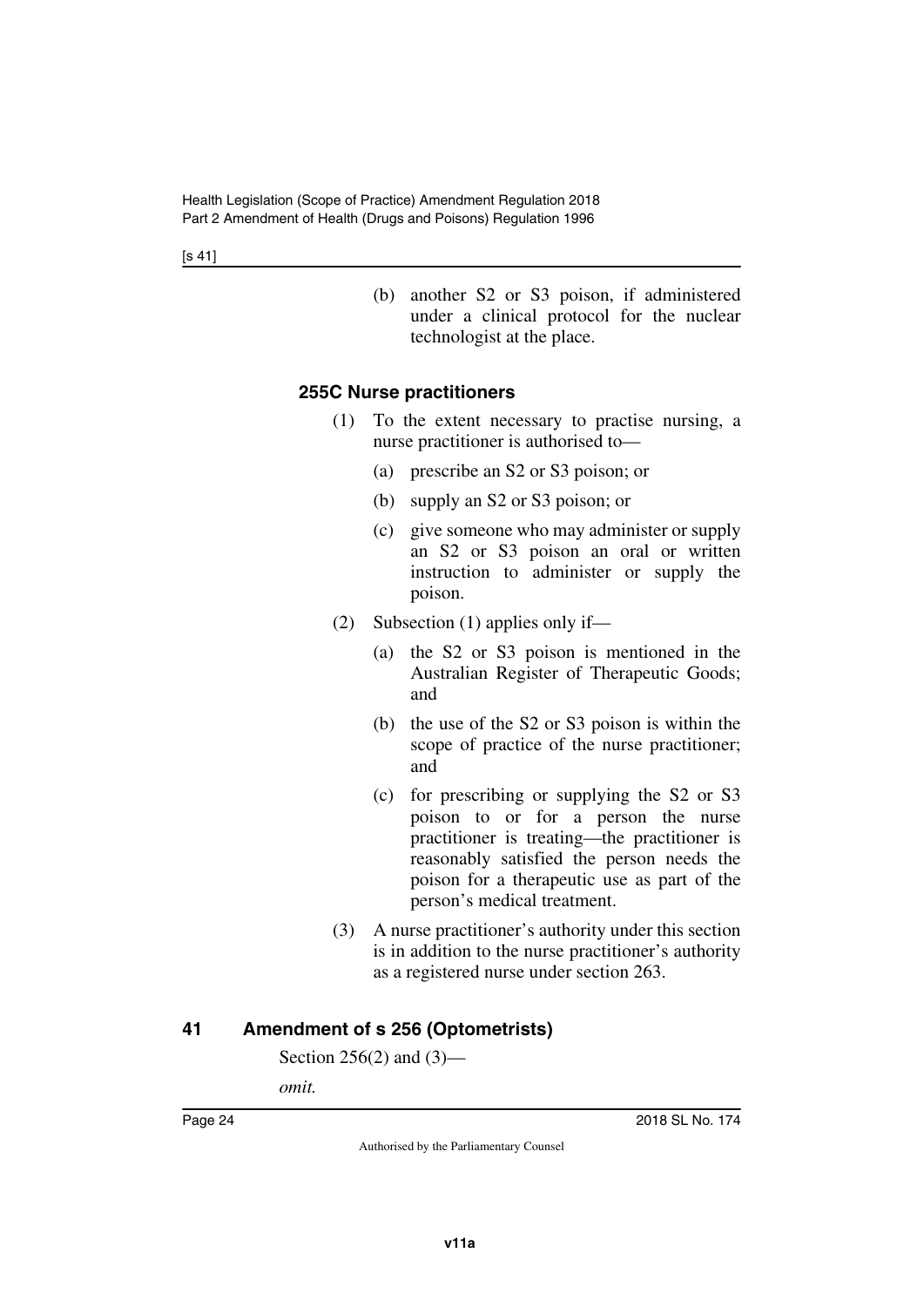#### <span id="page-24-0"></span>**42 Insertion of new s 256AAA**

<span id="page-24-1"></span>After section 256—

*insert*—

#### <span id="page-24-2"></span>**256AAA Endorsed optometrists**

- <span id="page-24-3"></span>(1) To the extent necessary to practise optometry, an endorsed optometrist is authorised to—
	- (a) prescribe an appendix B poison for the treatment of a person's eye condition; or
	- (b) administer or supply an appendix B poison for the treatment of a person's eye condition; or
	- (c) give someone who may administer or supply an appendix B poison a written instruction to administer or supply the poison.
- (2) An endorsed optometrist's authority under this section is in addition to the endorsed optometrist's authority as an optometrist under section 256.
- (3) In this section—

*appendix B poison* means an S2 or S3 poison for topical use mentioned in appendix B of the optometry guidelines, to the extent mentioned.

## <span id="page-24-4"></span>**43 Replacement of s 259 (Physiotherapists)**

<span id="page-24-5"></span>Section 259—

*omit, insert*—

## <span id="page-24-7"></span><span id="page-24-6"></span>**259 Physiotherapists**

- (1) To the extent necessary to practise physiotherapy, a physiotherapist is authorised to—
	- (a) administer an S2 poison; or
	- (b) administer an S3 poison that is an analgesic or a bronchodilator.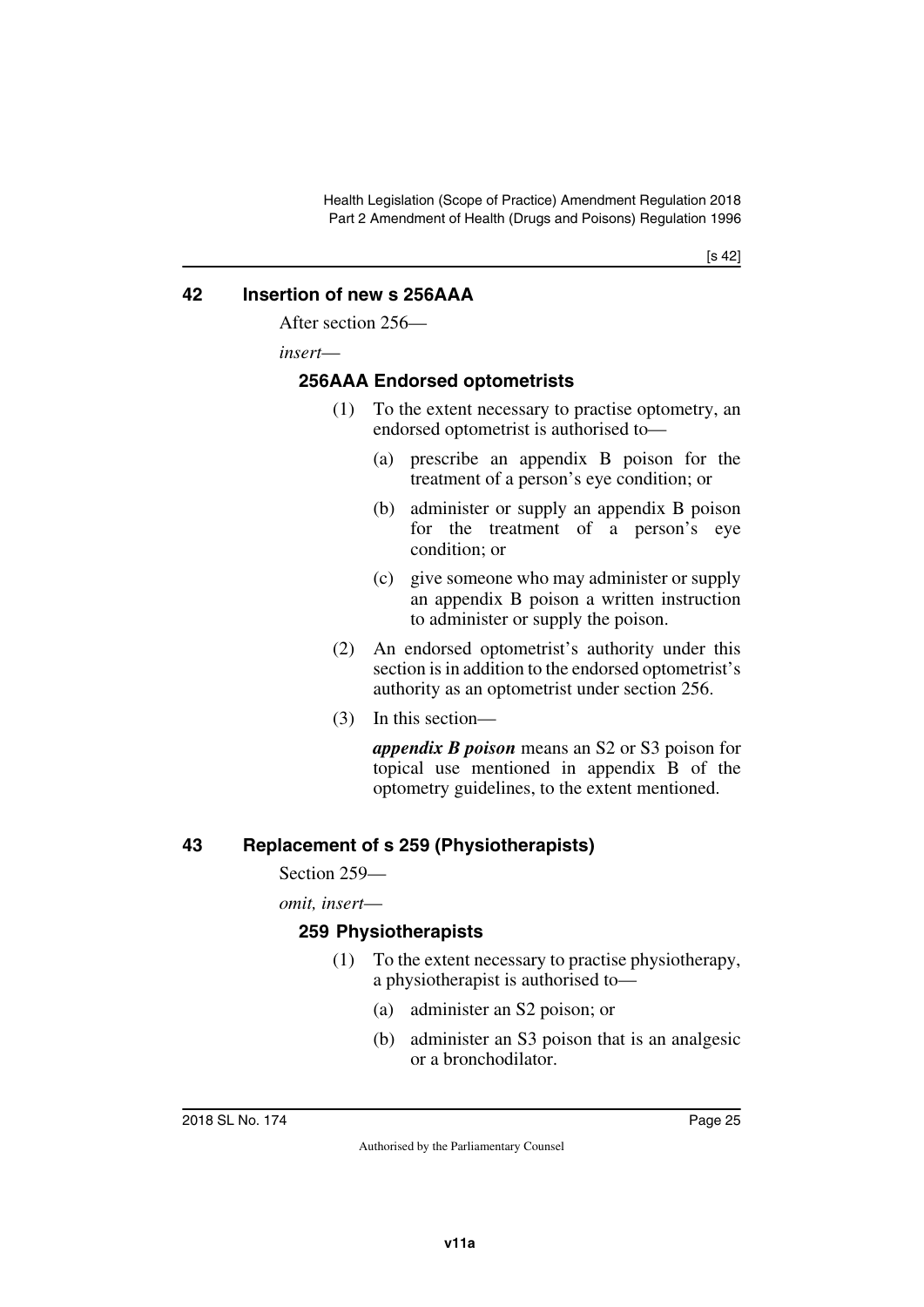[s 44]

- (2) Subsection (1)(b) applies only if the S3 poison is administered—
	- (a) on the written instruction of a doctor, nurse practitioner or physician's assistant; or
	- (b) to the person for whom it has been dispensed or supplied under the instructions stated by the dispenser or supplier.

## <span id="page-25-0"></span>**44 Amendment of s 260 (Podiatrists)**

<span id="page-25-1"></span>Section 260(2) and (3) *omit.*

## <span id="page-25-2"></span>**45 Amendment of s 260A (Surgical podiatrists)**

- <span id="page-25-3"></span>(1) Section 260A(a) *omit*.
- (2) Section 260A(b) and  $(c)$  *renumber* as section 260A(a) and (b).

## <span id="page-25-4"></span>**46 Replacement of s 260B (Endorsed podiatrists)**

<span id="page-25-5"></span>Section 260B—

*omit, insert*—

## <span id="page-25-6"></span>**260B Endorsed podiatrists**

- <span id="page-25-7"></span>(1) To the extent necessary to practise podiatry, an endorsed podiatrist is authorised to—
	- (a) prescribe a podiatry poison for the treatment of a person's podiatric condition; or
	- (b) administer or supply a podiatry poison for the treatment of a person's podiatric condition; or
	- (c) give someone who is authorised to administer or supply a podiatry poison a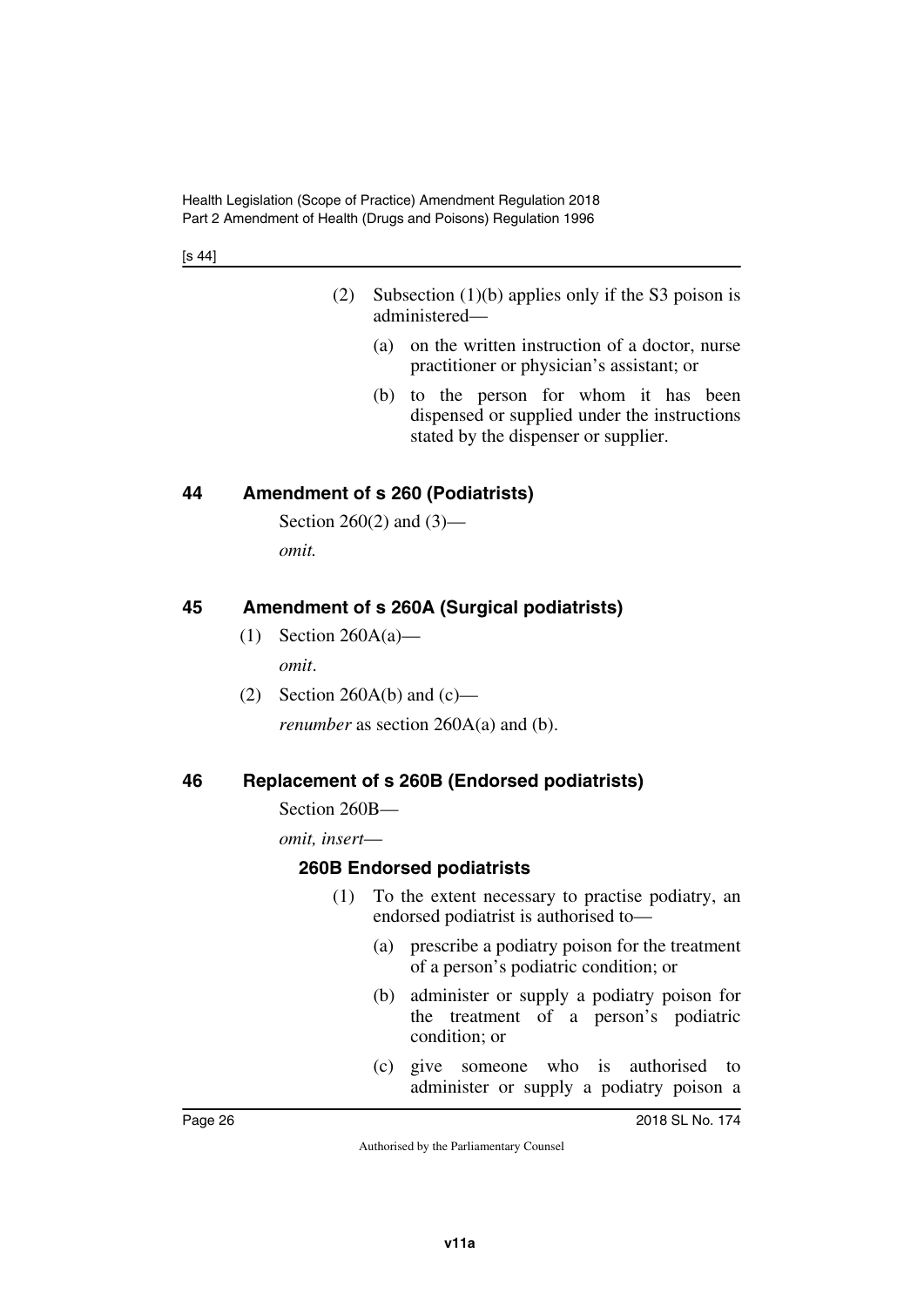[s 47]

written instruction to administer or supply the poison.

- (2) An endorsed podiatrist's authority under this section is in addition to the endorsed podiatrist's authority—
	- (a) as a podiatrist under section 260; and
	- (b) if the endorsed podiatrist is also a surgical podiatrist—as a surgical podiatrist under section 260A.
- (3) In this section—

*podiatry poison* means an S2 or S3 poison mentioned in the national podiatry scheduled medicines list, to the extent mentioned.

## <span id="page-26-0"></span>**47 Omission of s 260C (Trainee endorsed podiatrists)**

<span id="page-26-1"></span>Section 260C *omit*.

## <span id="page-26-2"></span>**48 Amendment of s 263 (Registered nurses)**

```
Section 263(5)—
```
<span id="page-26-5"></span>*omit.*

#### <span id="page-26-4"></span>**49 Amendment of s 263A (Certain registered nurses at rural hospitals)**

Section 263A(1), after 'doctor,' *insert—*

endorsed midwife,

## <span id="page-26-6"></span>**50 Insertion of new s 263B**

<span id="page-26-7"></span>After section 263A—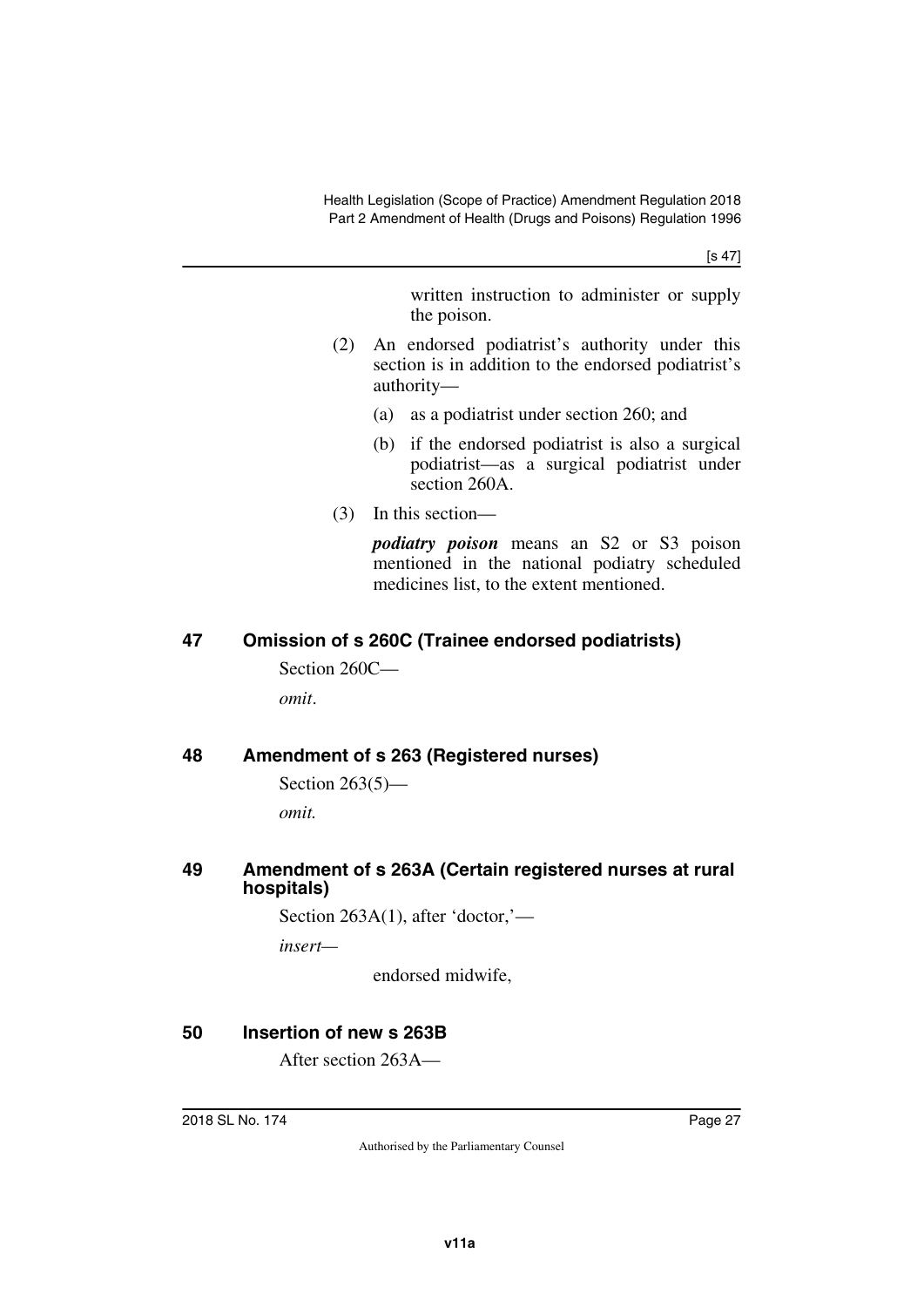#### [s 51]

*insert—*

#### <span id="page-27-0"></span>**263B Respiratory scientists**

<span id="page-27-1"></span>To the extent necessary to conduct a respiratory function test, a respiratory scientist is authorised to administer the following poisons at a place where the scientist performs the test—

- (a) adrenalin of a strength of not more than  $0.1\%$ , if—
	- (i) administered by a pre-loaded device for the management of anaphylaxis; and
	- (ii) the respiratory scientist has completed a certified course of training relating to the first aid management of anaphylaxis;
- (b) another S2 or S3 poison, if administered under a clinical protocol for the respiratory scientist at the place.

#### <span id="page-27-2"></span>**51 Insertion of new s 264B**

<span id="page-27-3"></span>After section 264A—

*insert—*

## <span id="page-27-4"></span>**264B Speech pathologists**

- <span id="page-27-5"></span>(1) To the extent necessary to practise speech pathology, a speech pathologist is authorised to administer—
	- (a) adrenalin of a strength of not more than 0.1%, if administered by a pre-loaded device for the management of anaphylaxis; or
	- (b) another S2 or S3 poison on the written instruction of a doctor, nurse practitioner or physician's assistant.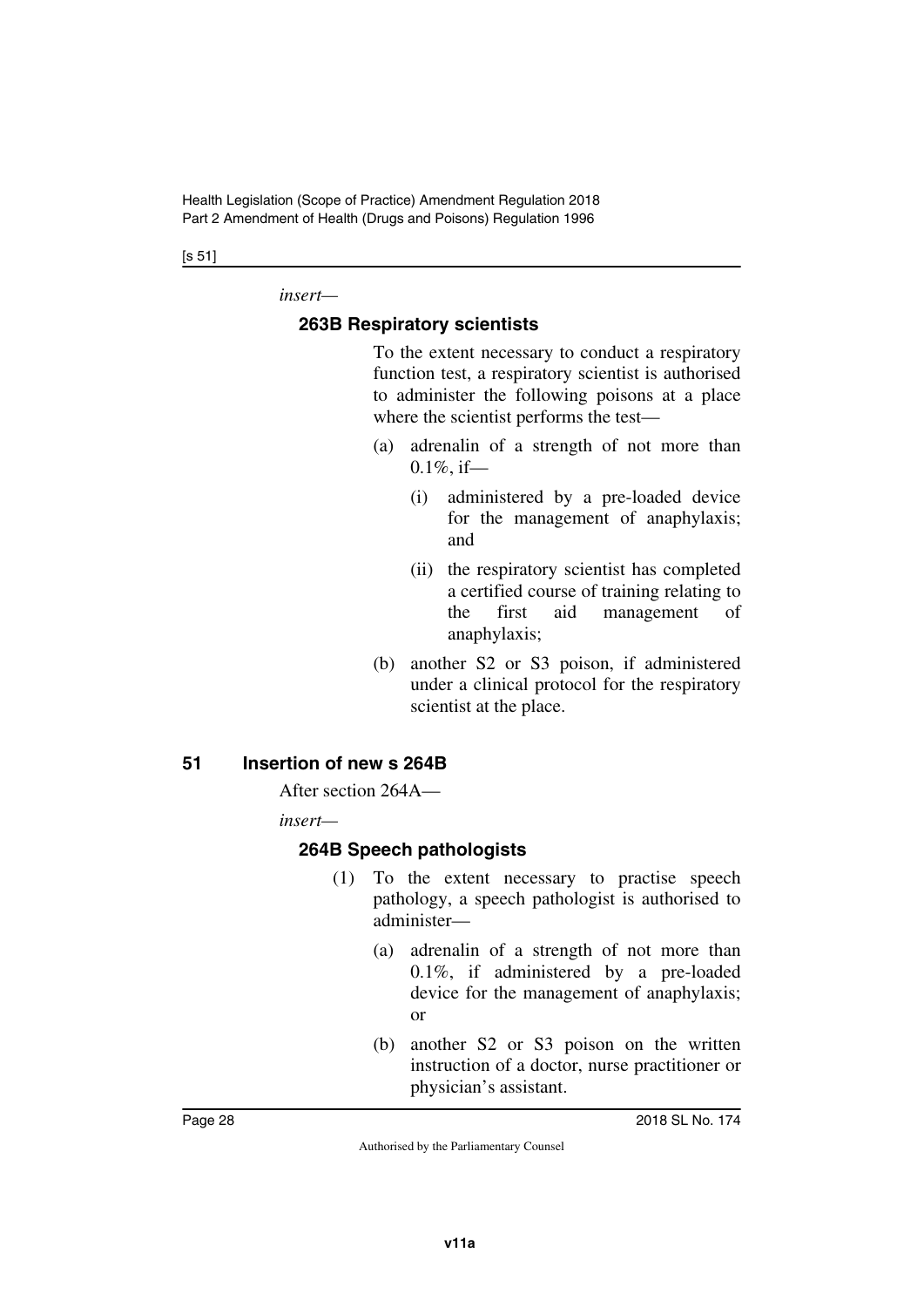[s 52]

(2) Subsection (1) applies only if the speech pathologist has completed a certified course of training relating to the safe administration of medicines.

## <span id="page-28-0"></span>**52 Amendment of s 265AA (Trainees in certain occupations)**

<span id="page-28-1"></span>Section 265AA(4), definition *relevant occupation*—

*omit, insert—*

*relevant occupation* means an occupation as a clinical perfusionist, dentist, doctor, indigenous health worker, midwife, endorsed midwife, nuclear medicine technologist, optometrist, endorsed optometrist, orthoptist, physiotherapist, podiatrist, surgical podiatrist, endorsed podiatrist, registered nurse, respiratory scientist, speech pathologist or veterinary surgeon.

#### <span id="page-28-3"></span><span id="page-28-2"></span>**53 Amendment of appendix 2B (Restricted drugs and poisons for surgical podiatrists)**

Appendix 2B, part 1, entries for diclofenac, ibuprofen and naproxen—

<span id="page-28-5"></span>*relocate* to appendix 2B, part 2.

#### <span id="page-28-4"></span>**54 Omission of appendix 2C (Restricted drugs and poisons for endorsed podiatrists and trainee endorsed podiatrists)**

Appendix 2C—

*omit*.

## <span id="page-28-6"></span>**55 Amendment of appendix 9 (Dictionary)**

<span id="page-28-7"></span>(1) Appendix 9, definitions *approved program of study*, *endorsed podiatrist*, *nurse practitioner DTP*, *podiatry guideline* and *trainee endorsed podiatrist*—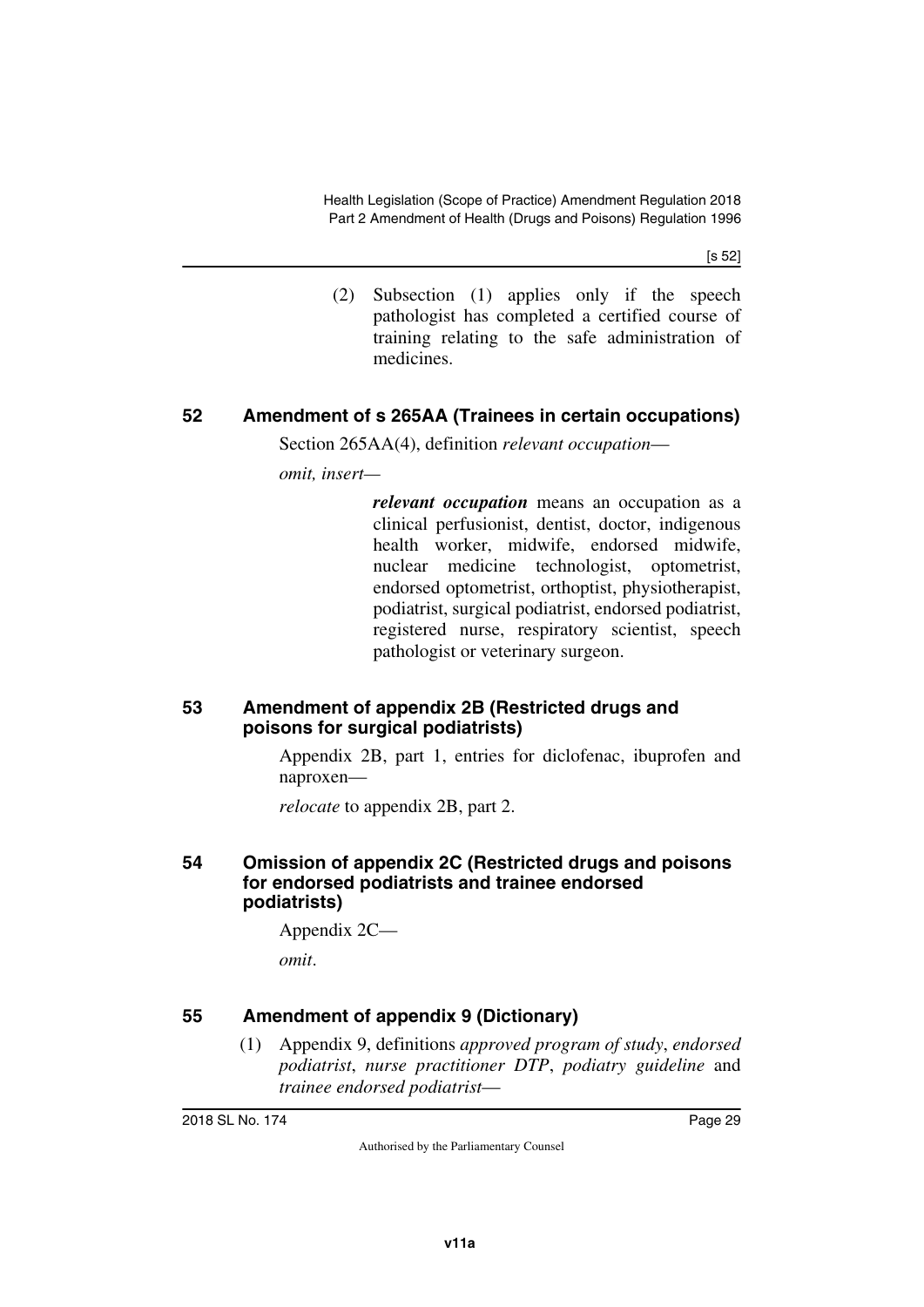[s 55]

*omit.*

(2) Appendix 9—

*insert—*

*Australian Register of Therapeutic Goods* means the register maintained under the *Therapeutic Goods Act 1989* (Cwlth), section 9A.

*clinical perfusionist* means a person—

- (a) employed as a clinical perfusionist in—
	- (i) a Hospital and Health Service; or
	- (ii) a private health facility; or
	- (iii) a laboratory, or other facility, approved by the chief executive or by a facilities accreditation body approved by the chief executive; or
- (b) accredited or certified to work as a clinical perfusionist by a professional body approved by the chief executive.

*clinical protocol*, for a person at a place, means a document—

- (a) stating the circumstances in which the person may use a controlled drug, restricted drug or poison; and
- (b) stating the procedure for using the controlled drug, restricted drug or poison; and
- (c) approved by the head of the group in which the person is employed at the place.

*endorsed midwife* means a midwife whose registration is endorsed under the Health Practitioner Regulation National Law, section 94 as being qualified to administer, obtain, possess, prescribe, sell, supply or use a scheduled medicine required for midwifery practice.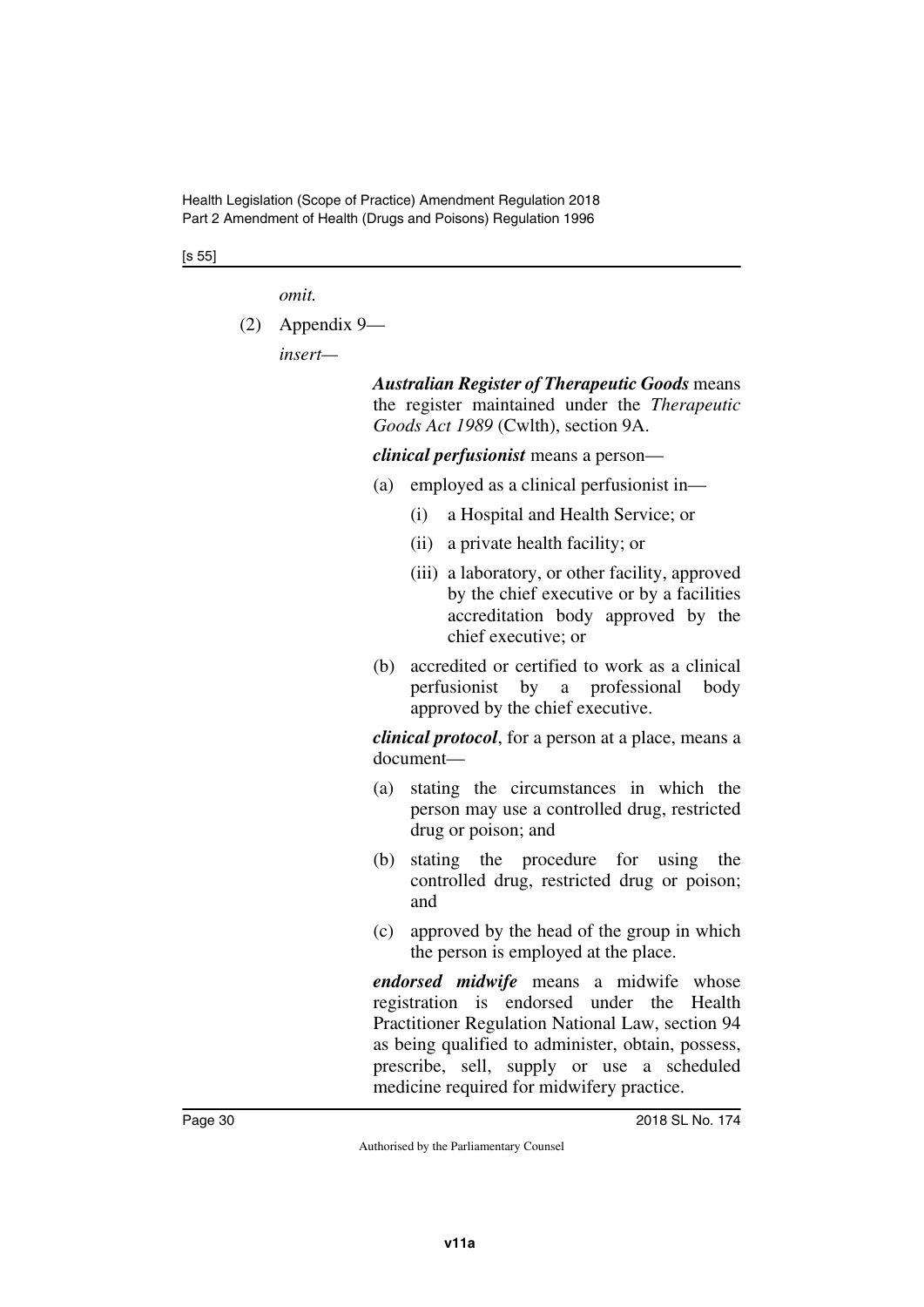[s 55]

*endorsed optometrist* means an optometrist whose registration is endorsed under the Health Practitioner Regulation National Law, section 94 as being qualified to administer, obtain, possess, prescribe, sell, supply or use a scheduled medicine required for optometry practice.

*endorsed podiatrist* means a podiatrist, including a surgical podiatrist, whose registration is endorsed under the Health Practitioner Regulation National Law, section 94 as being qualified to administer, obtain, possess, prescribe, sell, supply or use a scheduled medicine required for podiatry practice.

*extracorporeal circulation equipment* means apparatus, connected by circuit tubing, used to carry blood outside the body.

*Examples of apparatus—*

mechanical blood pump, gas exchange device, heat exchanger

*facilities accreditation body* means a body that under a law of the State or the Commonwealth is responsible for accrediting laboratories, or other facilities, at which clinical procedures are performed, for their compliance with particular regulatory or professional standards.

*introduce*, a controlled drug, restricted drug or poison into extracorporeal circulation equipment, means administer the drug or poison by—

- (a) preparing or mixing the drug or poison to be loaded into the equipment; or
- (b) preparing the equipment for the drug or poison; or
- (c) loading the drug or poison into the equipment, whether or not the equipment is connected to a person.

*national podiatry scheduled medicines list*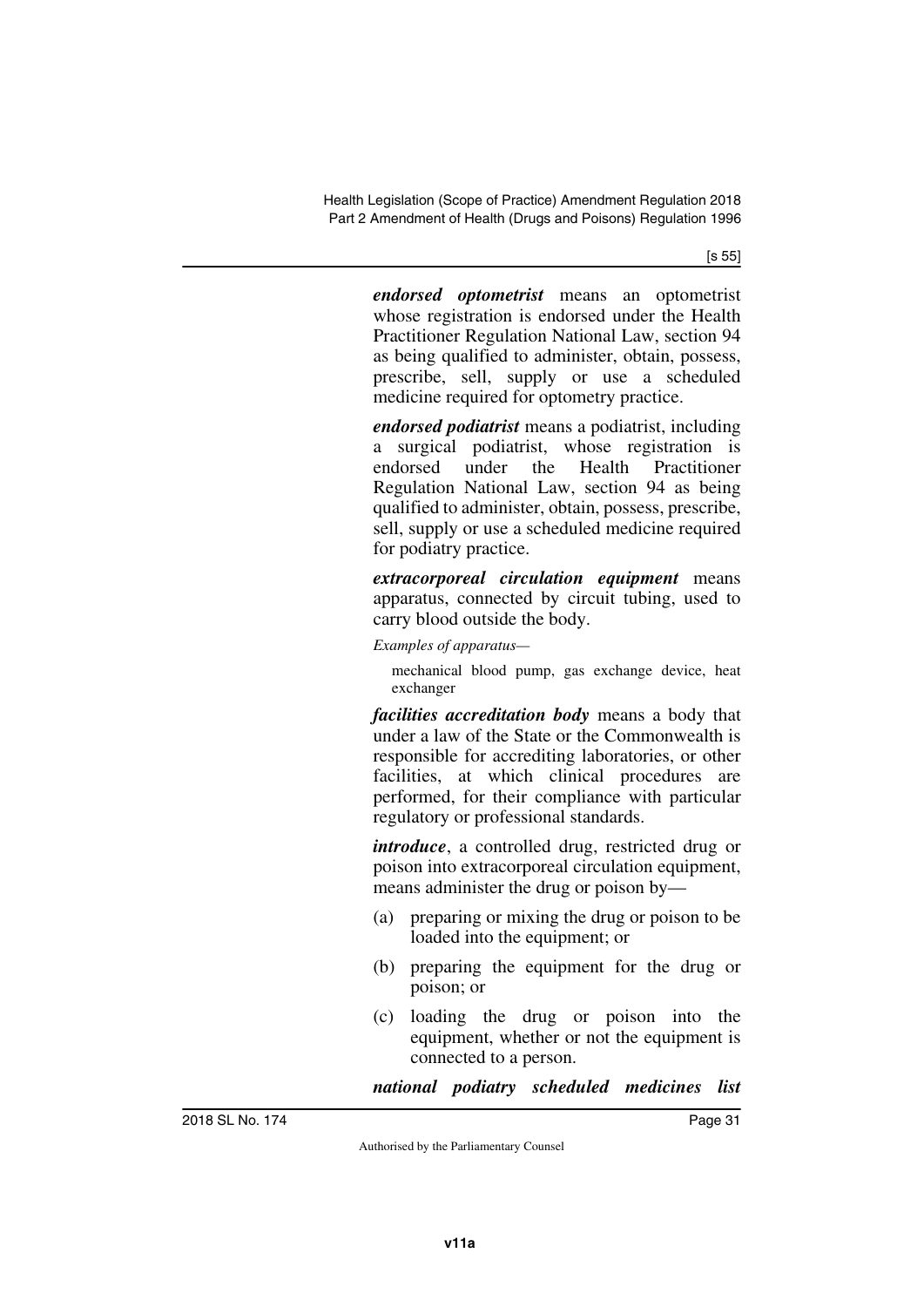[s 55]

means the list in attachment A of the document called 'Registration standard: endorsement for scheduled medicines' made by the Podiatry Board of Australia established under the Health Practitioner Regulation National Law.

*nitrous oxide mixture* means a substance containing a mixture of nitrous oxide and oxygen in which the concentration of nitrous oxide is not more than 70%.

*nuclear medicine investigation* means a test that produces images to show the activity and function of tissues and organs of the body after a radionuclide or radioisotope is absorbed by the tissues or organs.

*nuclear medicine technologist* means a person registered under the Health Practitioner Regulation National Law to practise in the nuclear medicine technology division of the medical radiation practice profession, other than as a student.

*nurse practitioner standards* means the document called 'Nurse practitioner standards for practice' made by the Nursing and Midwifery Board of Australia established under the Health Practitioner Regulation National Law.

*optometry guidelines* means the document called 'Guidelines for use of scheduled medicines' made by the Optometry Board of Australia established under the Health Practitioner Regulation National Law.

*physiotherapist* means a person registered under the Health Practitioner Regulation National Law to practise in the physiotherapy profession, other than as a student.

*private health facility* see the *Private Health Facilities Act 1999*, section 8.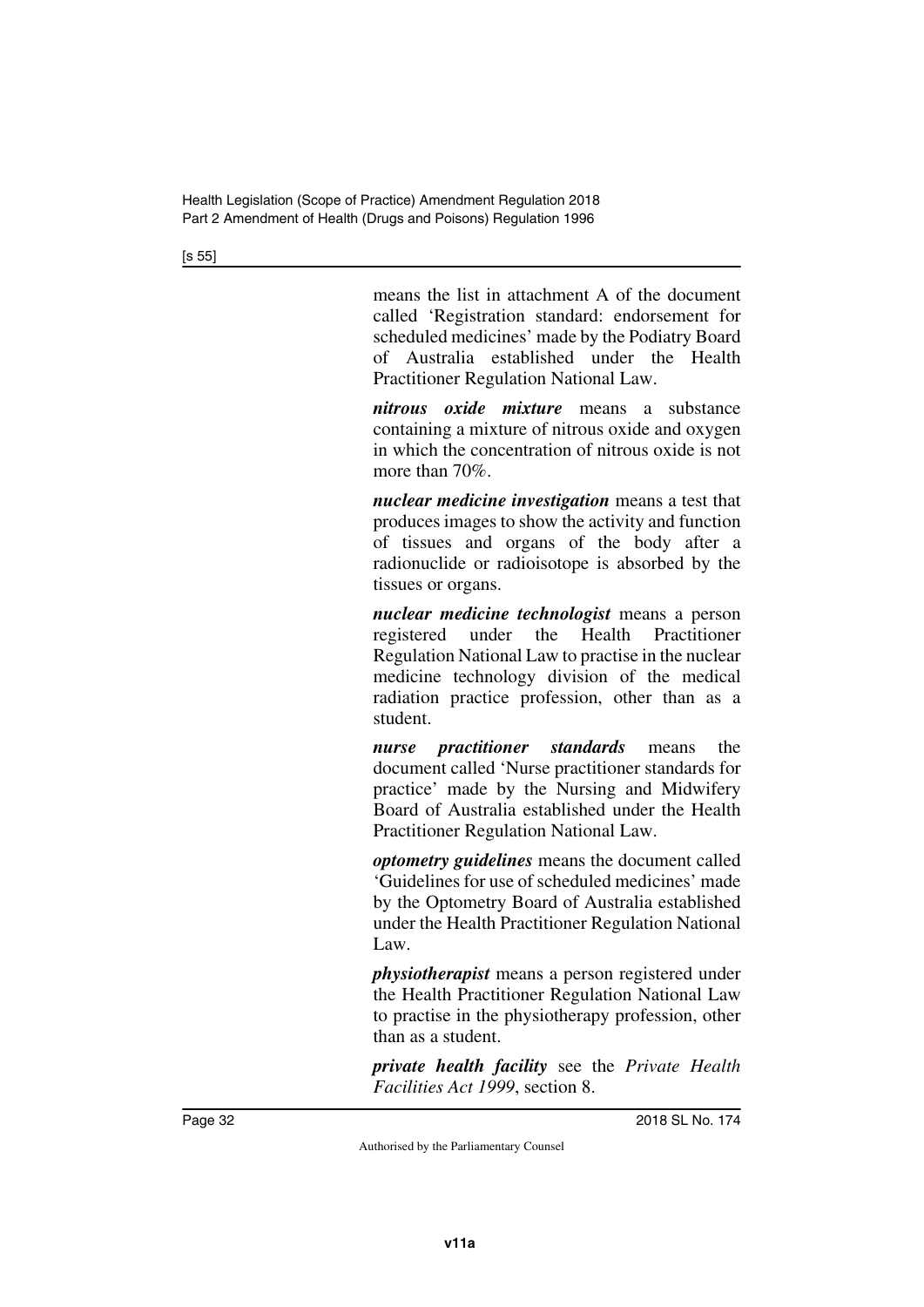[s 55]

*respiratory function test* means a test that measures lung volume, capacity, rates of flow and gas exchange to show how well lungs are working.

*respiratory scientist* means a person who—

- (a) is employed as a respiratory scientist in—
	- (i) a Hospital and Health Service; or
	- (ii) a private health facility; or
	- (iii) a laboratory, or other facility, approved by the chief executive or by a facilities accreditation body approved by the chief executive; or
- (b) is recognised as a respiratory scientist by the chief executive.

*scope of practice*, of a nurse practitioner, means the scope of practice of the nurse practitioner under the nurse practitioner standards.

*speech pathologist* means a person who—

- (a) is employed as a speech pathologist in—
	- (i) a Hospital and Health Service; or
	- (ii) another government entity under the *Public Service Act 2008*, section 24; or
	- (iii) a private health facility; or
- (b) is accredited or certified to work as a speech pathologist by a professional body approved by the chief executive.
- (3) Appendix 9, definition *dispensed medicine*, after paragraph  $(ba)$ —

*insert—*

(baa)supplied for human therapeutic use by a podiatrist who may supply the medicine while practising podiatry; or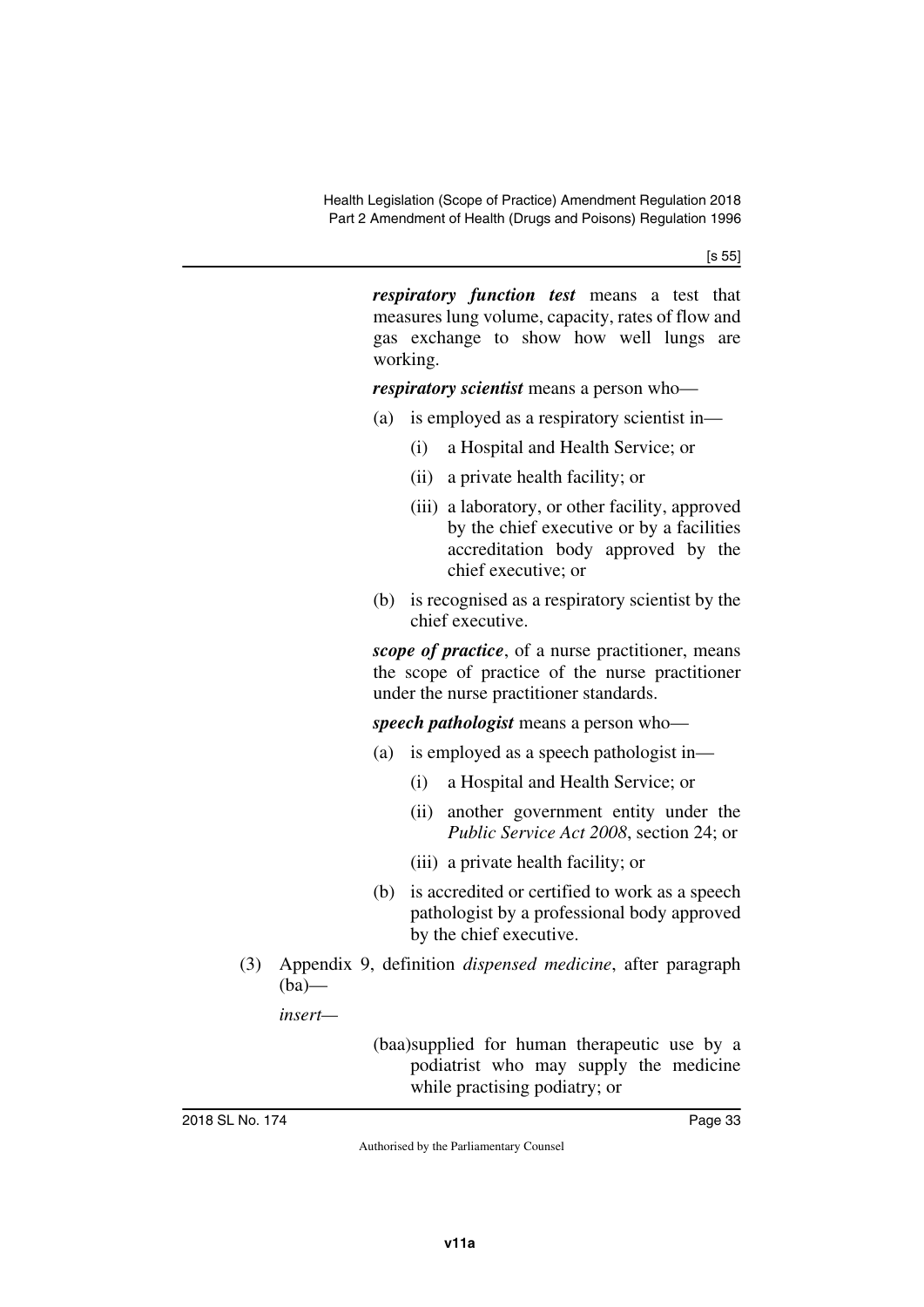#### [s 56]

(4) Appendix 9, definition *dispensed medicine*, paragraphs (aa) to  $(e)$ —

*renumber* as paragraphs (b) to (j).

(5) Appendix 9, definition *treatment approval*, paragraphs (b) and (c), 'doctor'—

*omit, insert*—

<span id="page-33-1"></span>relevant practitioner

# <span id="page-33-0"></span>**Part 3 Amendment of Hospital and Health Boards Regulation 2012**

## <span id="page-33-2"></span>**56 Regulation amended**

<span id="page-33-3"></span>This part amends the *Hospital and Health Boards Regulation 2012*.

## <span id="page-33-4"></span>**57 Amendment of sch 1 (Hospital and Health Services)**

<span id="page-33-5"></span>(1) Schedule 1, entry for Children's Health Queensland, column 2, first dot point—

*omit.*

(2) Schedule 1, entry for Children's Health Queensland, column 2—

*insert*—

- the Queensland Children's Hospital
- (3) Schedule 1, entry for Metro South, column 2, 'the Lady Cilento Children's Hospital'—

*omit, insert*—

the Queensland Children's Hospital